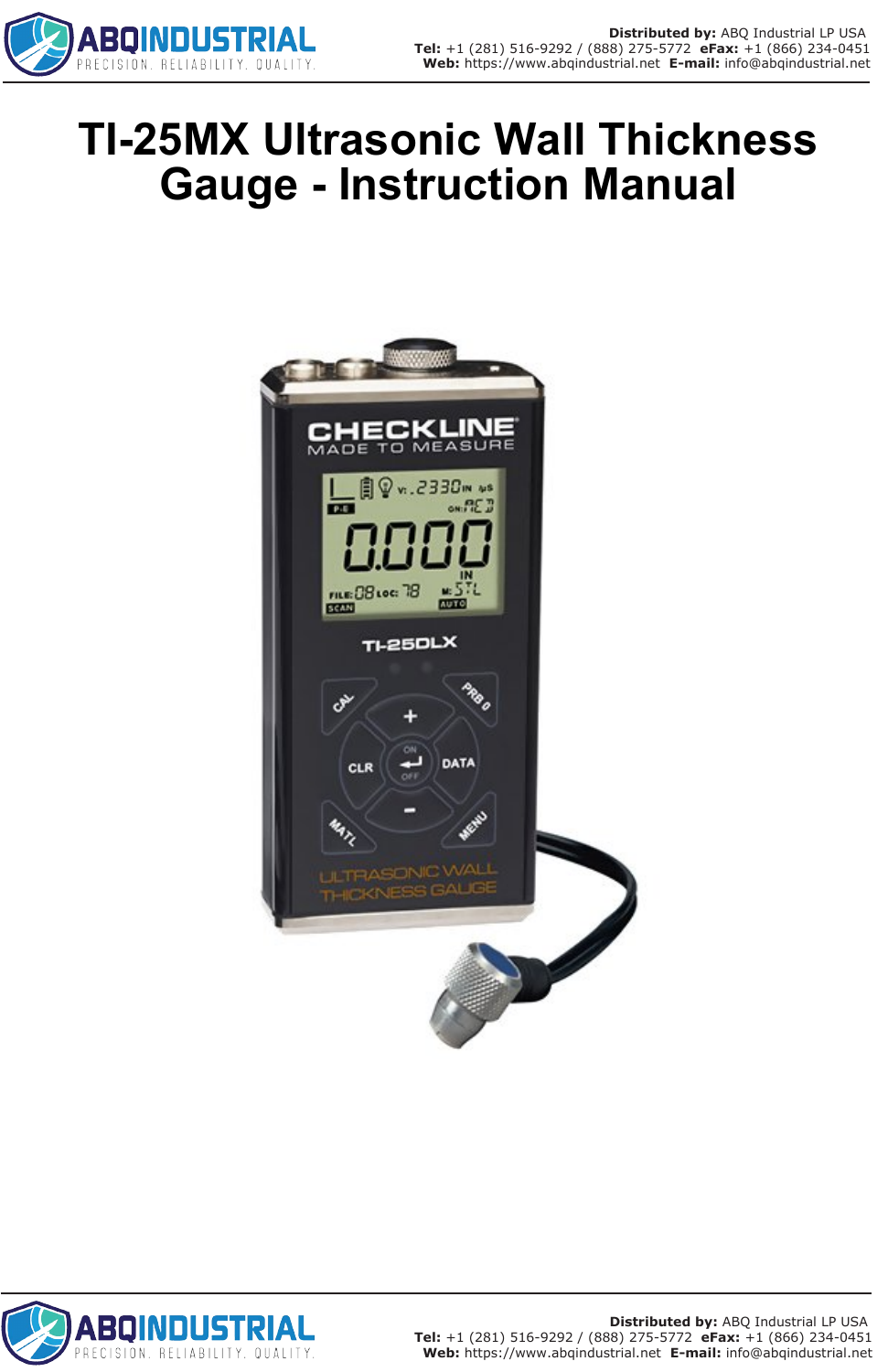# TABLE OF CONTENTS

| 1.0 |                                                             | 1  |
|-----|-------------------------------------------------------------|----|
|     | 11                                                          |    |
| 2.0 | ON/OFF/ENTER Key<br>2.1                                     | 3  |
|     | 2.2 PRB 0 Key                                               |    |
|     | 2.3 CAL Key                                                 |    |
|     | 2.4 GAIN Key                                                |    |
|     | 2.5 SCANKey                                                 |    |
|     | 2.6 +/- INCREMENT/DECREMENT Keys                            |    |
|     | 2.7 MATL Key                                                |    |
|     | 2.8 MENU Key                                                |    |
|     | 2.9 The Display                                             |    |
|     | 2.10 The Transducer                                         |    |
|     | 2.11 Top End Cap                                            |    |
| 3.0 |                                                             | 9  |
|     | Time versus thickness relationship<br>3.1                   |    |
|     | 3.2 Suitability of materials                                |    |
|     | 3.3 Range of measurement and accuracy                       |    |
|     | 3.4 Couplant                                                |    |
|     | 3.5 Temperature                                             |    |
|     | 3.6 Measurement modes                                       |    |
| 4.0 |                                                             | 12 |
|     | 4.1 Which Mode and Transducer do I use for my applications? |    |
| 5.0 |                                                             | 14 |
|     | 5.1 Probe Zero                                              |    |
|     | 5.2 Material Calibration                                    |    |
| 6.0 |                                                             | 20 |
|     | 6.1<br>GAIN                                                 |    |
|     | 6.2 Hight-speed Scan                                        |    |
|     | 6.3 Unit                                                    |    |
|     | 6.4 Lite                                                    |    |
|     | 6.5<br>Zero                                                 |    |
|     | 6.6 Probe Diameter                                          |    |
|     | 6.7 Lock                                                    |    |
|     | 6.8 Factory Defaults                                        |    |
| 7.0 |                                                             | 25 |
| 8.0 |                                                             | 26 |
| 9.0 |                                                             | 28 |
|     |                                                             |    |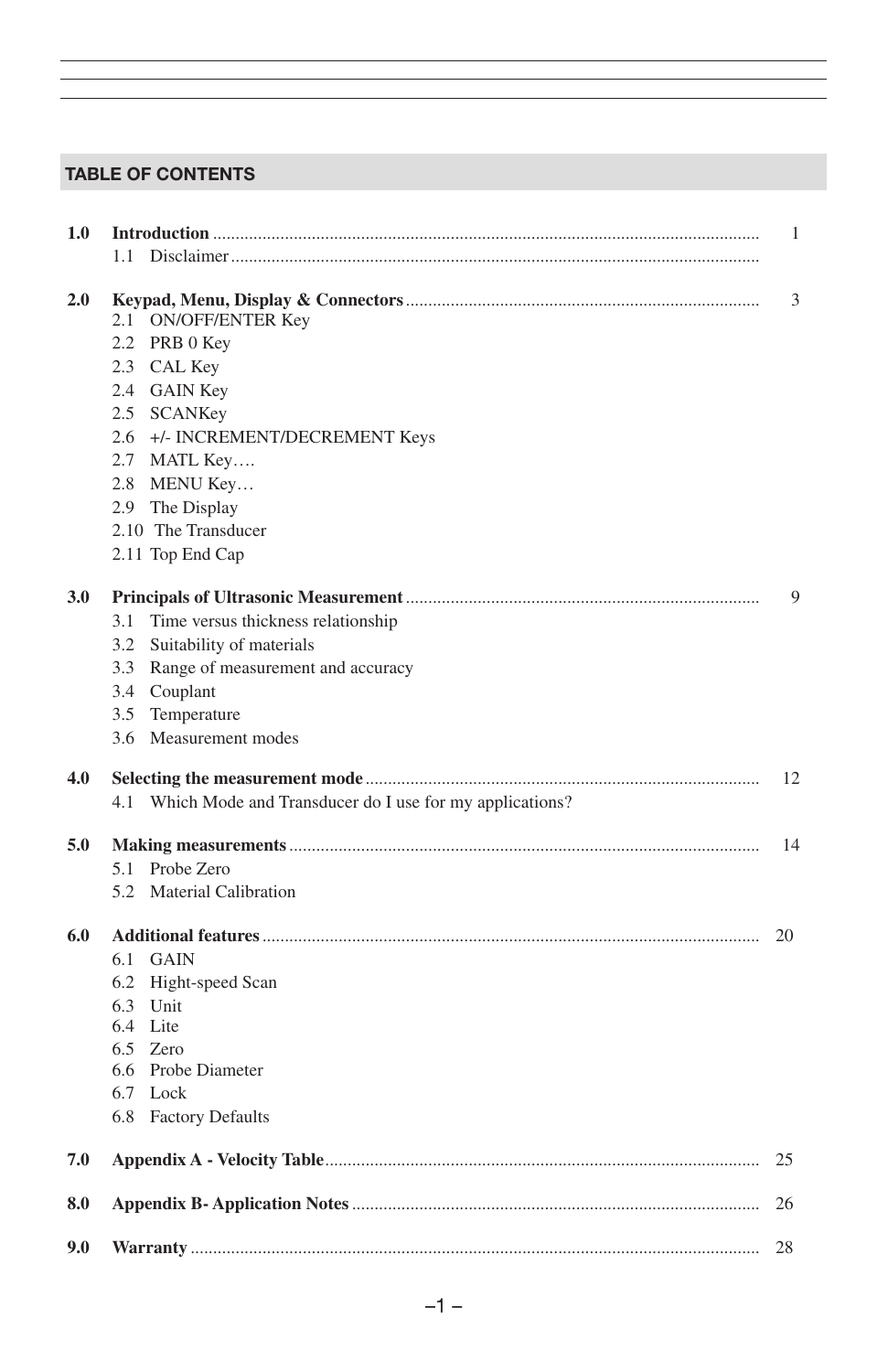# 1.0 INTRODUCTION

The Checkline model TI-25MX is a basic dual element thickness gauge with the ability to locate blind surface pitting and internal defects/flaws in materials. Based on the same operating principles as SONAR, the TI-25MX is capable of measuring the thickness of various materials with accuracy as high as  $\pm 0.001$  inches, or  $\pm 0.01$  millimeters. The principle advantage of ultrasonic measurement over traditional methods is that ultrasonic measurements can be performed with access to only one side of the material being measured.

#### 1.1 Disclaimer

Inherent in ultrasonic thickness measurement is the possibility that the instrument will use the second rather than the first echo from the back surface of the material being measured. This may result in a thickness reading that is TWICE what it should be. Responsibility for proper use of the instrument and recognition of this phenomenon rest solely with the user of the instrument. Other errors may occur from measuring coated materials where the coating is insufficiently bonded to the material surface. Irregular and inaccurate readings may result. Again, the user is responsible for proper use and interpretation of the measurements acquired.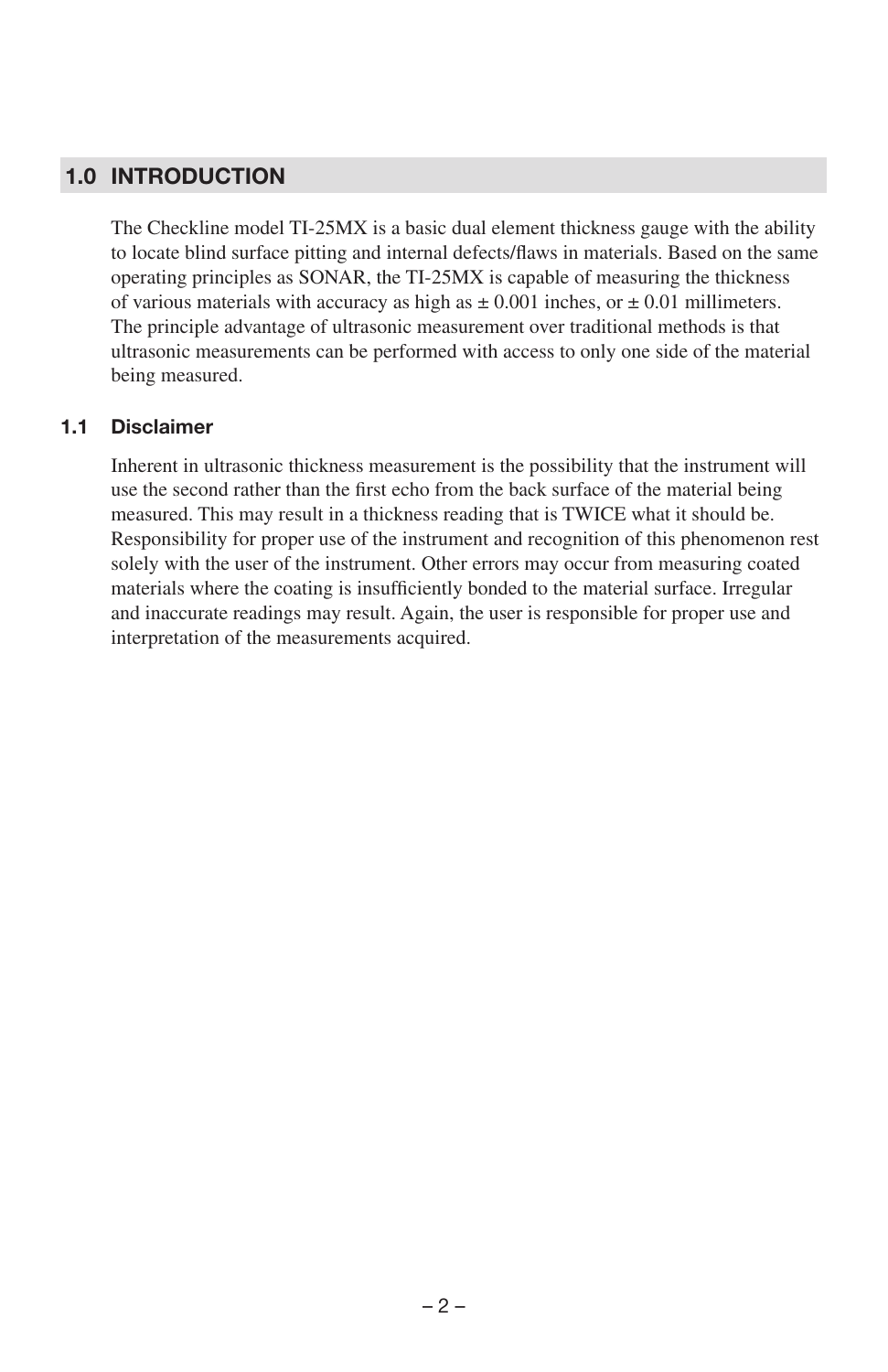# 2.0 KEYPAD, MENU, DISPLAY & CONNECTORS

# ON **SCAN GAIN** OFF

#### **The Keypad**

#### 2.1 ON/OFF/ENTER Key



The ON/OFF/ENTER key powers the unit ON or OFF. Since the same key is also used as an ENTER key, the gauge is powered off by pressing and holding down the key until the unit powers off.

Once the gauge is initially powered on, this key will function as the ENTER key, similar to a computer keyboard. This key will be used to select or set a menu option.

**NOTE:** Unit will automatically power off when idle for 5 minutes. All current settings are automatically saved prior to powering off.

#### 2.2 PRB 0 Key



The PRB 0 key is used to "zero" the TI-25MX in much the same way that a mechanical micrometer is zeroed. If the gauge is not zeroed correctly, all of the measurements that the gauge makes may be in error by some fixed value. Refer to section 5.1 for a further explanation of this important feature.

#### 2.3 CAL Key



The CAL key is used to enter and exit the TI-25MX's calibration mode. This mode is used to adjust the sound velocity value that the TI-25MX will use when calculating thickness. The tool will either calculate the sound-velocity from a

sample of the material being measured, or allow a known velocity value to be entered directly. This provides increased linearity between transducers. Refer to section 5.2 for an explanation on the various calibration options.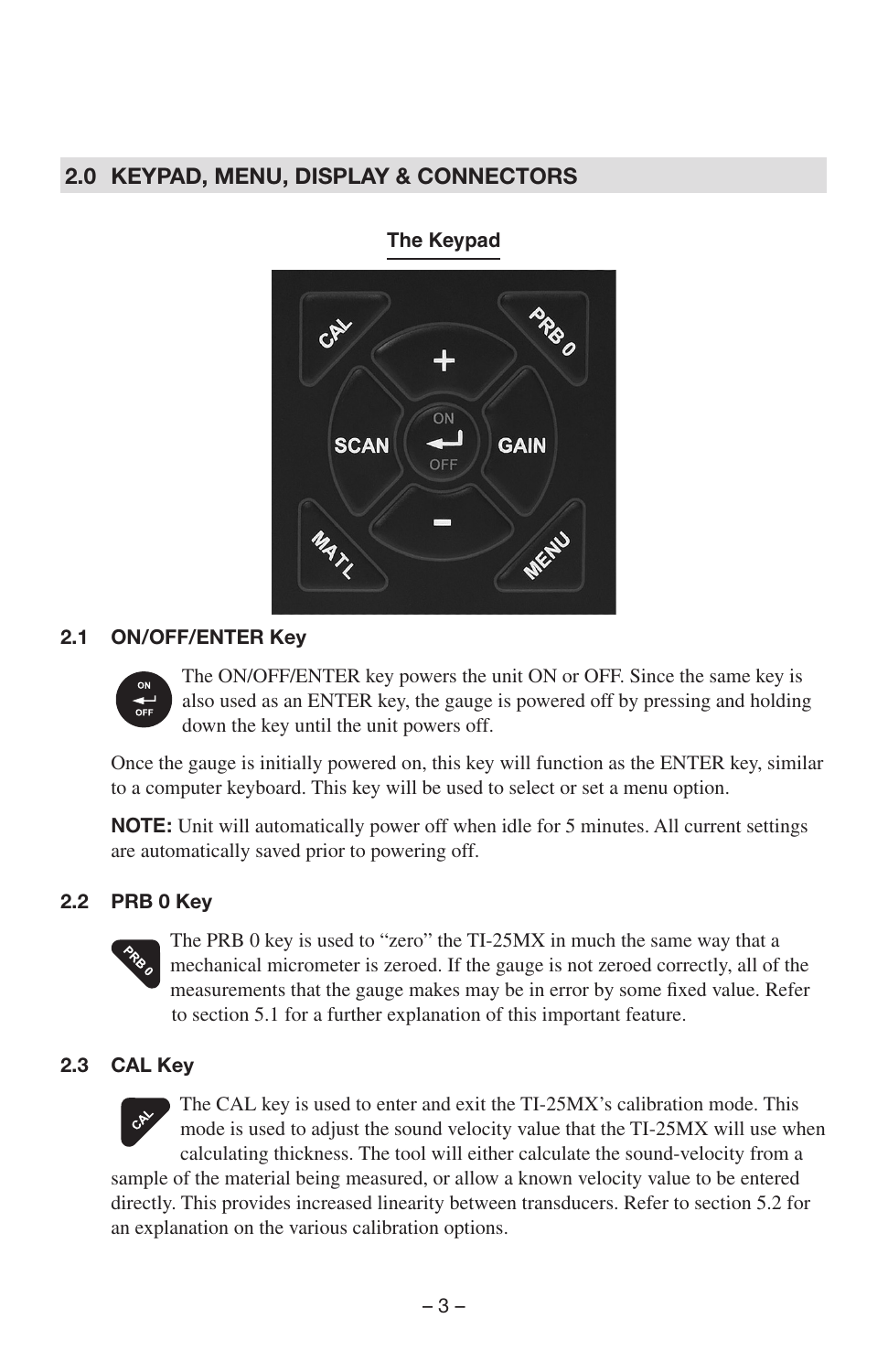# 2.4 GAIN Key



The TI-25MX has an adjustable gain feature for additional versatility to control the overall output of the gauge, to compensate for various materials and applications. There are five gain settings (VLOW, LOW, MED, HIGH, VHI). The gain range is 40dB – 52dB in 3dB increments. Refer to section 6.1for details regarding the GAIN feature.

#### 2.5 SCAN Key



The TI-25MX offers a high speed scan feature. This feature allows for scanning larger areas on a given test material, while still offering reasonable representation of thickness over the area scanned. Refer tsection 6.2 for an explanation on the scan feature.

#### 2.6 +/- Increment/Decrement Key's



The +/- Keys are used to increment/decrement values, navigate menus, and select menu options.

#### 2.7 MATL Key



The MATL Key is used to select a common basic material type from a short list of 9 materials and 2 programmable custom materials for calibration. Refer to section 4.1 for an explanation on selecting a basic material type.

#### 2.8 MENU Key



The MENU key is used to access and set all of the additional features of the TI-25MX that are not at the top level of the keypad with a dedicated key. The features and setting are outlined below:

| <b>Menu Feature Items</b> |         |             |              |  |  |  |  |
|---------------------------|---------|-------------|--------------|--|--|--|--|
| <b>Unit</b>               | Lite    | <b>Zero</b> | <b>Probe</b> |  |  |  |  |
| English                   | On      | Manual      | .187         |  |  |  |  |
| Metric                    | 0ff     | Auto        | .250         |  |  |  |  |
|                           | Options |             | .500         |  |  |  |  |
|                           | Lo      |             |              |  |  |  |  |
|                           | Med     |             |              |  |  |  |  |
|                           | High    |             |              |  |  |  |  |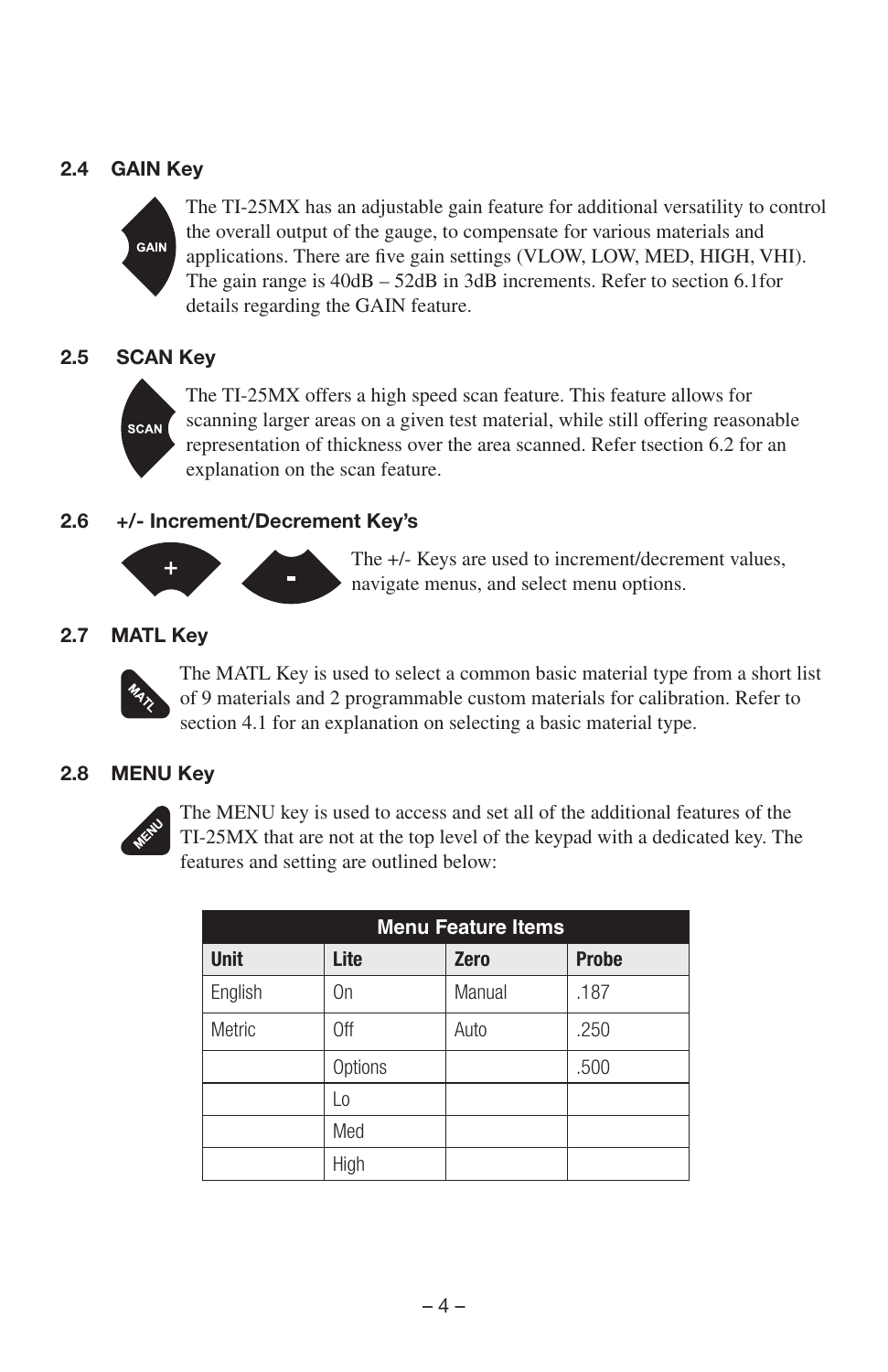#### **Here's a quick overview of navigating through the various features in MENU:**

- 1. Press the **MENU** key once to enter the sub menu items
- 2. Press the **+** and **–** keys to toggle through the features.
- 3. To enable or edit the status of any feature, press the **ENTER** key.
- 4. The edit icon will start blinking to indicate that the TI-25MX is currently in **EDIT** mode.
- 5. Press the **+** and **–** keys to toggle through the setting options.
- 6. Press the **ENTER** key to accept changes and return to the top level of features, or the **MENU** key at any time to abort changes and return the measurement screen.

#### 2.9 The Display

The TI-25MX uses a custom glass LCD backlit low temperature display for use in a variety of climate conditions. It contains graphic icons, as well as both 7 and 14 segment display areas. Let's take a closer look and what all these things are telling us:

**NOTE:** This display is used for multiple gauge models in the TI series. As a result, some of the icons and segments that are



illuminated during boot up, may not be applicable to your specific model, and will never be illuminated during operation. The icons and segments that will be used with the TI-25MX are shown in the diagram above.

- **A. Edit:** This icon will be displayed, and blinking, to let a user know when they are in an edit mode to change a value or setting.
- **B. Large 7 segment:** The thickness measurement, velocity or alpha message will be displayed in this area.
- **C. Measurement Modes:** This icon indicates the measurement mode. The TI-25MX operates exclusively in pulse-echo (P-E) mode only.
- **D. Stability/Repeatability Indicator:** This is used in conjunction with the thickness measurement as a reference for the validity of the measurement. The TI-25MX takes multiple measurements per second, and when all the vertical bars are illuminated, it's a reference that the same thickness value is reliably being measured multiple times per second.
- **E. Battery:** Indicates the amount of battery life the TI-25MX has remaining.
- **F. Backlight :** When this icon is illuminated, it indicates the backlight is on.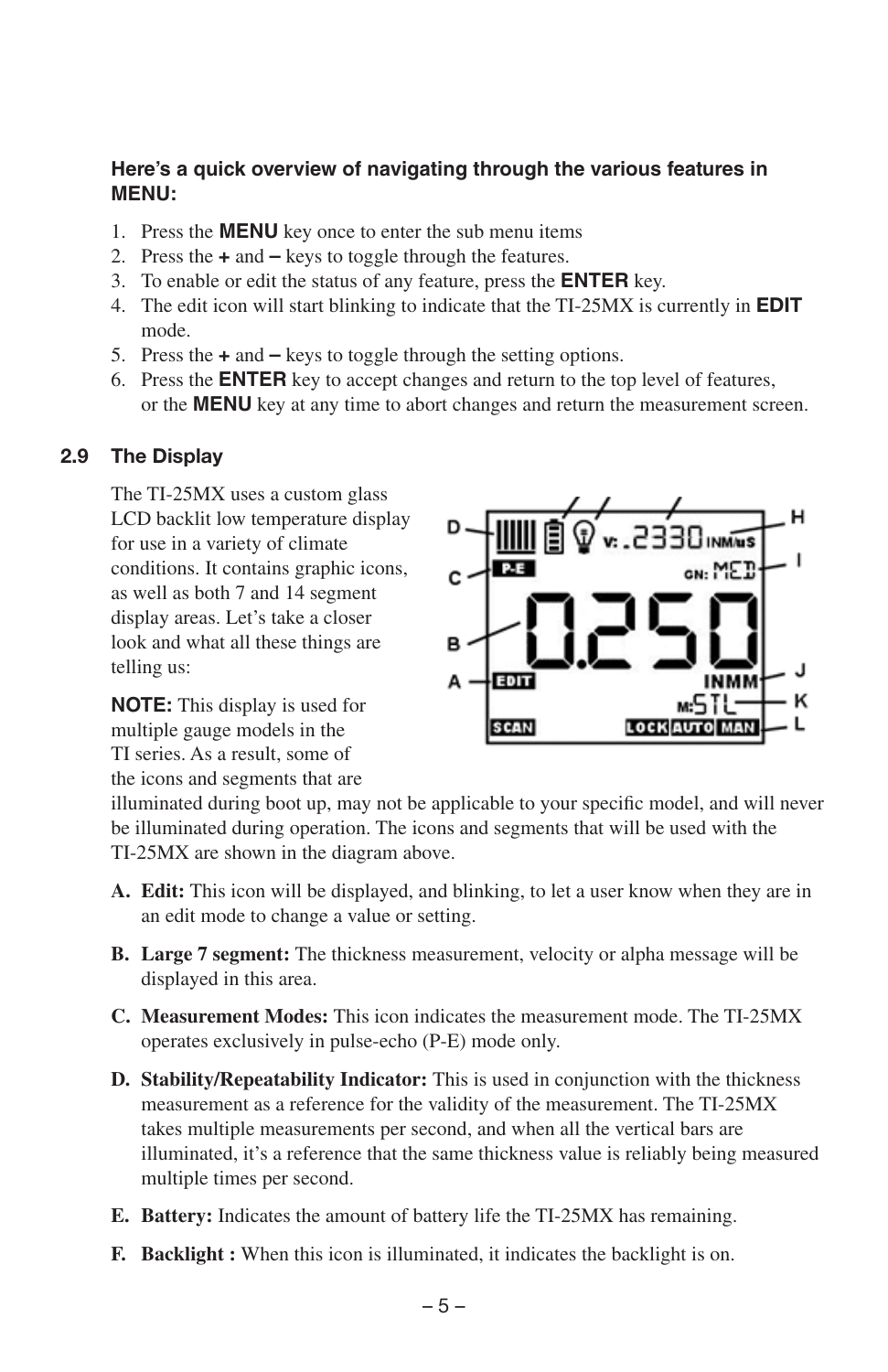- **G. Small 7 Segment:** The material velocity, speed the sound wave travels through a given medium/material, is displayed in this area, informing the user what material the TI-25MX is currently calibrated too. This area is also used for alpha messages in the menu and edit modes.
- **H. Units:** This combination of icons are illuminated in different sequences to inform the user what measurement units are currently being displayed in the small 7 segment area.
- **I. Small 14 Segment:** Displays the current gain setting of the TI-25MX. MED is the default, with the options of VLOW, LOW, MED, HIGH, VHI (40dB to 52db gain range with MED at 46dB).
- **J. Units:** This combination of icons are illuminated in different sequences to inform the user what measurement units are currently being displayed in the large 7 segment area.
- **K. Small 14 Segment:** The material type is displayed in this area. If it is set to a value of one of the materials in our material list, it will be displayed in alpha characters indicating the material type. Otherwise it will be set to CUST, indicating custom material type.
- **L. Features:** The icons illuminated in this row across the bottom of the LCD display which features are currently enabled. For a complete list of the menu features in the TI-25MX, Refer to section 2.0 for a list. The TI-25MX can be locked once calibrated, to avoid accidently changing the calibration. When this icon is illuminated, the TI-25MX is in lock mode. Refer section 6.7 for an explanation on locking the TI-25MX.

#### 2.10 The Transducer



The transducer is the "business end" of the TI-25MX. It transmits and receives ultrasonic sound waves that the TI-25MX uses to calculate the thickness of the material being measured. The transducer connects to the TI-25MX via the attached cable, and two coaxial connectors. When using transducers manufactured by Checkline, the orientation of the dual coaxial connectors is not critical: either plug may be fitted to either socket in the TI-25MX.

The transducer must be used correctly in order for the TI-25MX to produce accurate, reliable measurements. Below is a short description of the transducer, followed by instructions for its use.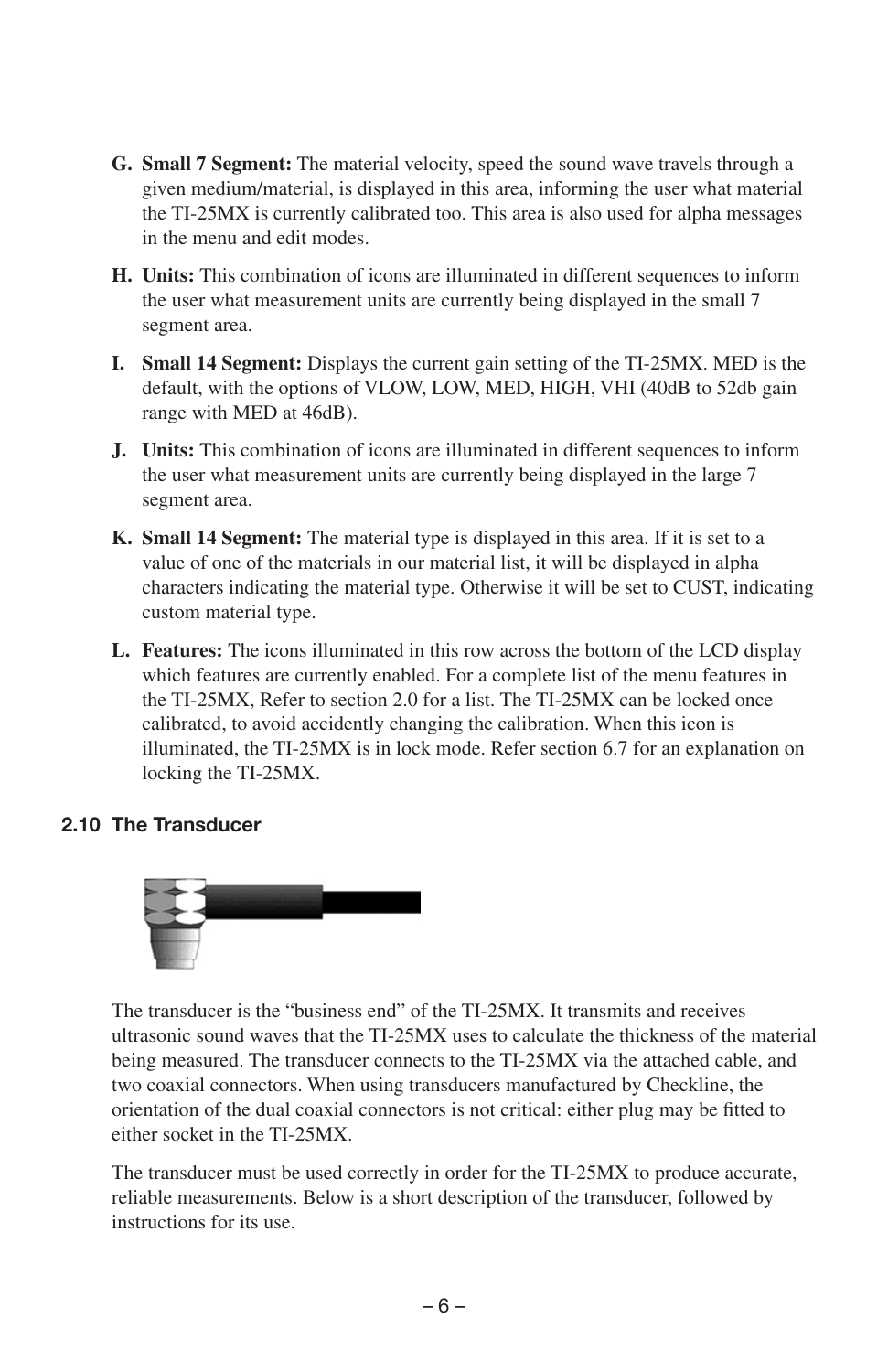

This is a bottom view of a typical transducer. The two semicircles of the wear face are visible, as is the barrier separating them. One of the semicircles is responsible for conducting ultrasonic sound into the material being measured, and the other semicircle is responsible for conducting the echoed sound back into the transducer. When the transducer is placed against the material being measured, it is the area directly beneath the center of the wear face that is being measured.



This is a top view of a typical transducer. Press against the top with the thumb or index finger to hold the transducer in place. Moderate pressure is sufficient, as it is only necessary to keep the transducer stationary, and the wear face seated flat against the surface of the material being measured.

#### **Measuring**

In order for the transducer to do its job, there must be no air gaps between the wearface and the surface of the material being measured. This is accomplished with the use of a "coupling" fluid, commonly called "couplant". This fluid serves to "couple", or transfer, the ultrasonic sound waves from the transducer, into the material, and back again. Before attempting to make a measurement, a small amount of couplant should be applied to the surface of the material being measured. Typically, a single droplet of couplant is sufficient.

After applying couplant, press the transducer (wear face down) firmly against the area to be measured. The Stability Indicator should have six or seven bars darkened, and a number should appear in the display. If the TI-25MX has been properly "zeroed" (see page 14) and set to the correct sound velocity (see page 16), the number in the display will indicate the actual thickness of the material directly beneath the transducer.

If the Stability Indicator has fewer than five bars darkened, or the numbers on the display seem erratic, first check to make sure that there is an adequate film of couplant beneath the transducer, and that the transducer is seated flat against the material. If the condition persists, it may be necessary to select a different transducer (size or frequency) for the material being measured. See page 12 for information on transducer selection.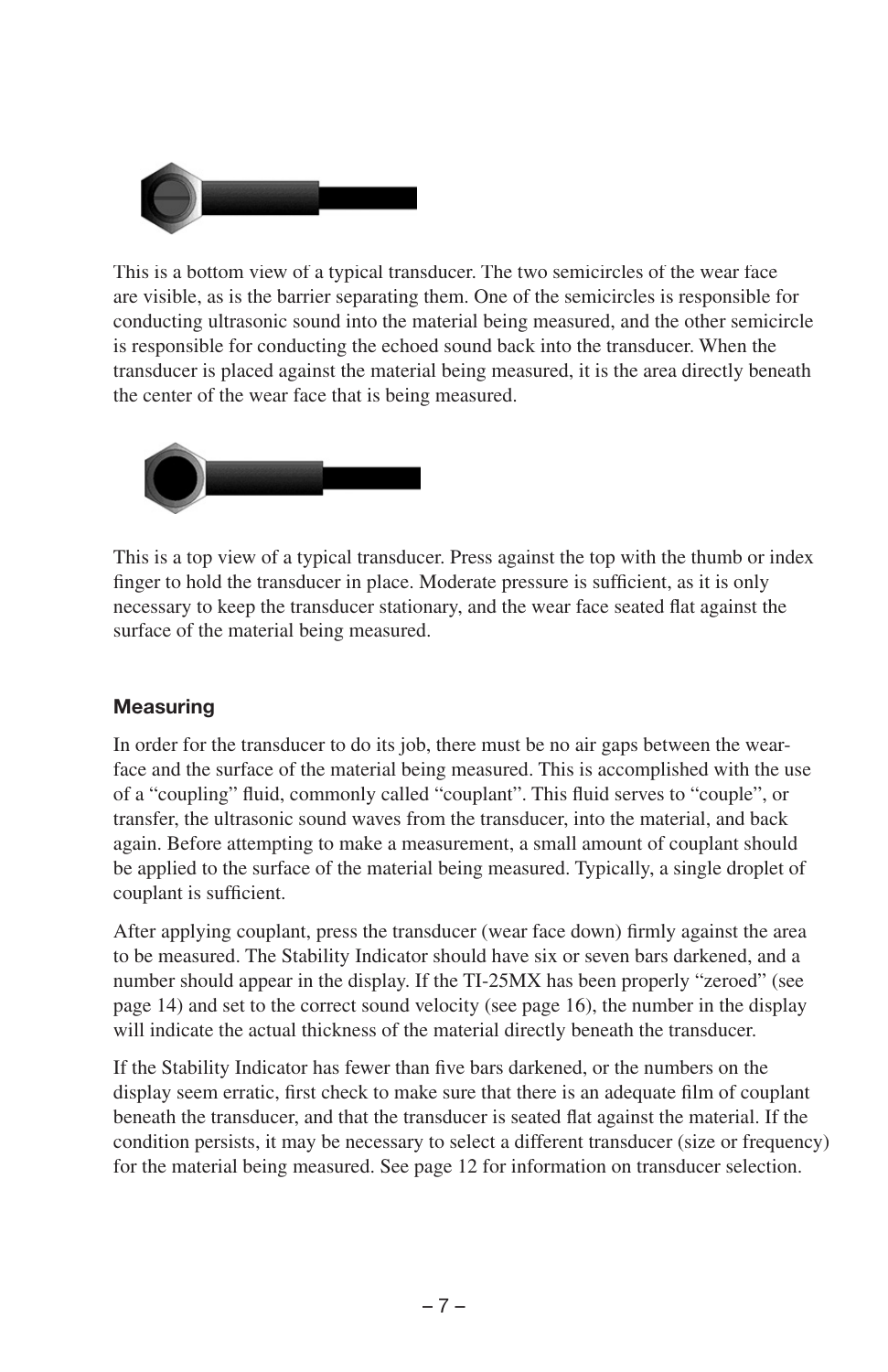While the transducer is in contact with the material that is being measured, the TI-25MX will perform four measurements every second, updating its display as it does so. When the transducer is removed from the surface, the display will hold the last measurement made.

# 2.11 Top End Cap



The top end cap is where all connections are made to the TI-25MX. The diagram above shows the layout and description of the connectors.

# **Transducer Connectors**

Refer to Diagram: The transducer connectors and battery cover/probe zero disk are located on the TI-25MX's top end cap. The transducer connectors are of type Lemo "00".

**NOTE:** There is no polarity associated with connecting the transducer to the TI-25MX, it can be plugged into the gauge in either direction.

# **Probe Zero Disk & Battery Cover**

**Refer to Diagram:** The Battery cover is the large round disk shown in the diagram.

**NOTE:** This same disk is also used as a probe zero reference disk. Simply remove the cover when replacing the batteries (2 AA cells). When performing a manual probe zero function, simply place the transducer on disk making firm contact. Important: Be sure the battery polarity is correct, which can be found on the back label of the TI-25MX.

**NOTE:** Rechargeable batteries can be used, however they must be recharged outside of the unit in a standalone battery charger.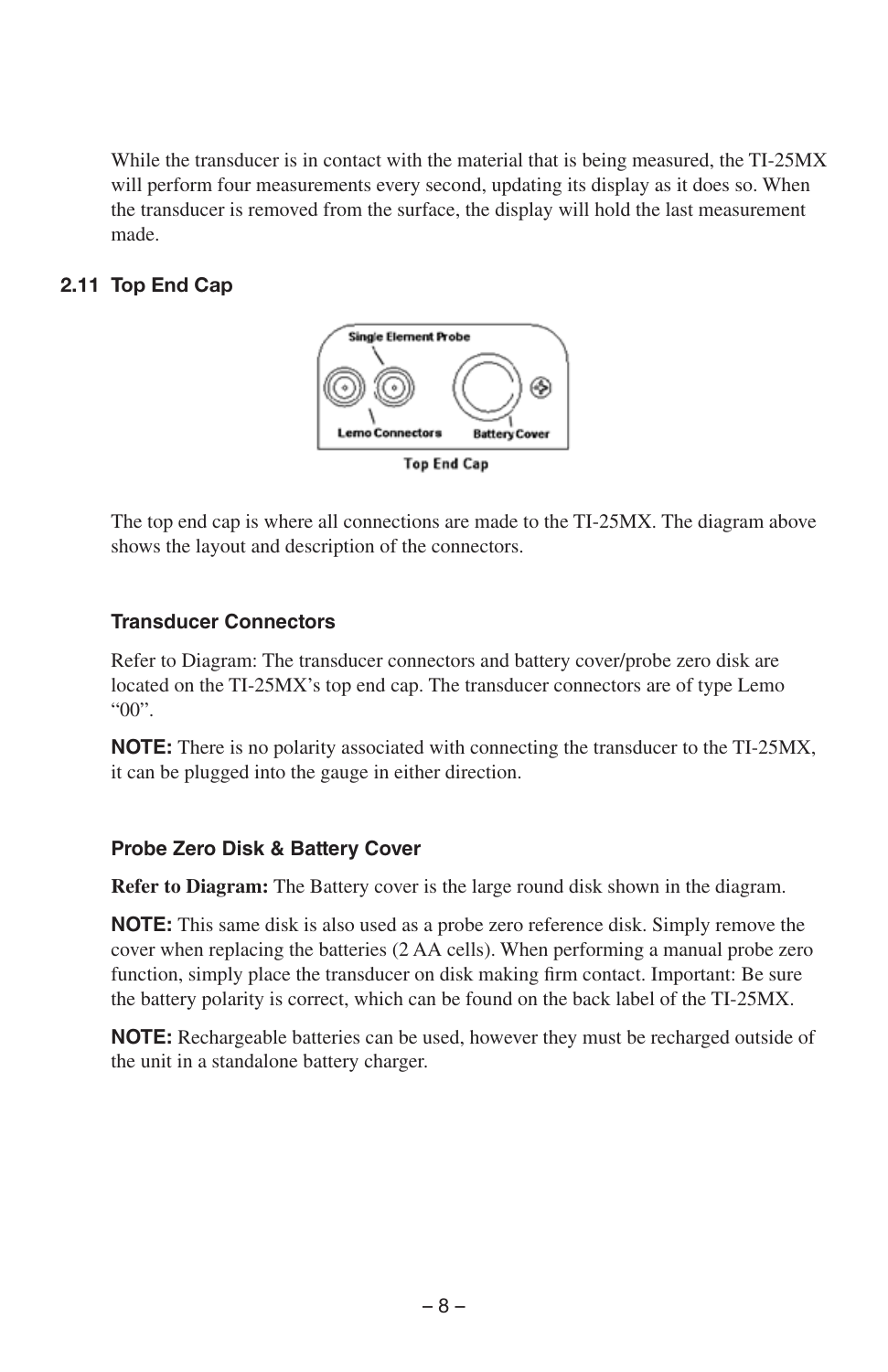# 3.0 PRINCIPALS OF ULTRASONIC MEASUREMENT

#### 3.1 Time versus thickness relationship

Ultrasonic thickness measurements depend on measuring the length of time it takes for sound to travel through the material being tested. The ratio of the thickness versus the time is known as the sound velocity. In order to make accurate measurements, a sound velocity must be determined and entered into the instrument.

The accuracy of a thickness measurement therefore depends on having a consistent sound velocity. Some materials are not as consistent as others and accuracy will be marginal. For example, some cast materials are very granular and porous and as a result have inconsistent sound velocities.

While there are many different ultrasonic techniques to measure thickness, which will be discussed below, all of them rely on using the sound velocity to convert from time to thickness.

#### 3.2 Suitability of materials

Ultrasonic thickness measurements rely on passing a sound wave through the material being measured. Not all materials are good at transmitting sound. Ultrasonic thickness measurement is practical in a wide variety of materials including metals, plastics, and glass. Materials that are difficult include some cast materials, concrete, wood, fiberglass, and some rubber.

#### 3.3 Range of measurement and accuracy

The overall measurement capabilities, based on the wide variety of materials, is determined by the consistency of the material being measured

The range of thickness that can be measured ultrasonically depends on the material type and surface, as well as the technique being used and the type of transducer. The range will vary depending on the type of material being measured.

Accuracy, is determined by how consistent the sound velocity is through the sound path being measured, and is a function of the overall thickness of the material. For example, the velocity in steel is typically within 0.5% while the velocity in cast iron can vary by 4%.

#### 3.4 Couplant

All ultrasonic applications require some medium to couple the sound from the transducer to the test piece. Typically a high viscosity liquid is used as the medium. The sound frequencies used in ultrasonic thickness measurement do not travel through air efficiently. By using a liquid couplant between the transducer and test piece the amount of ultrasound entering the test piece is much greater.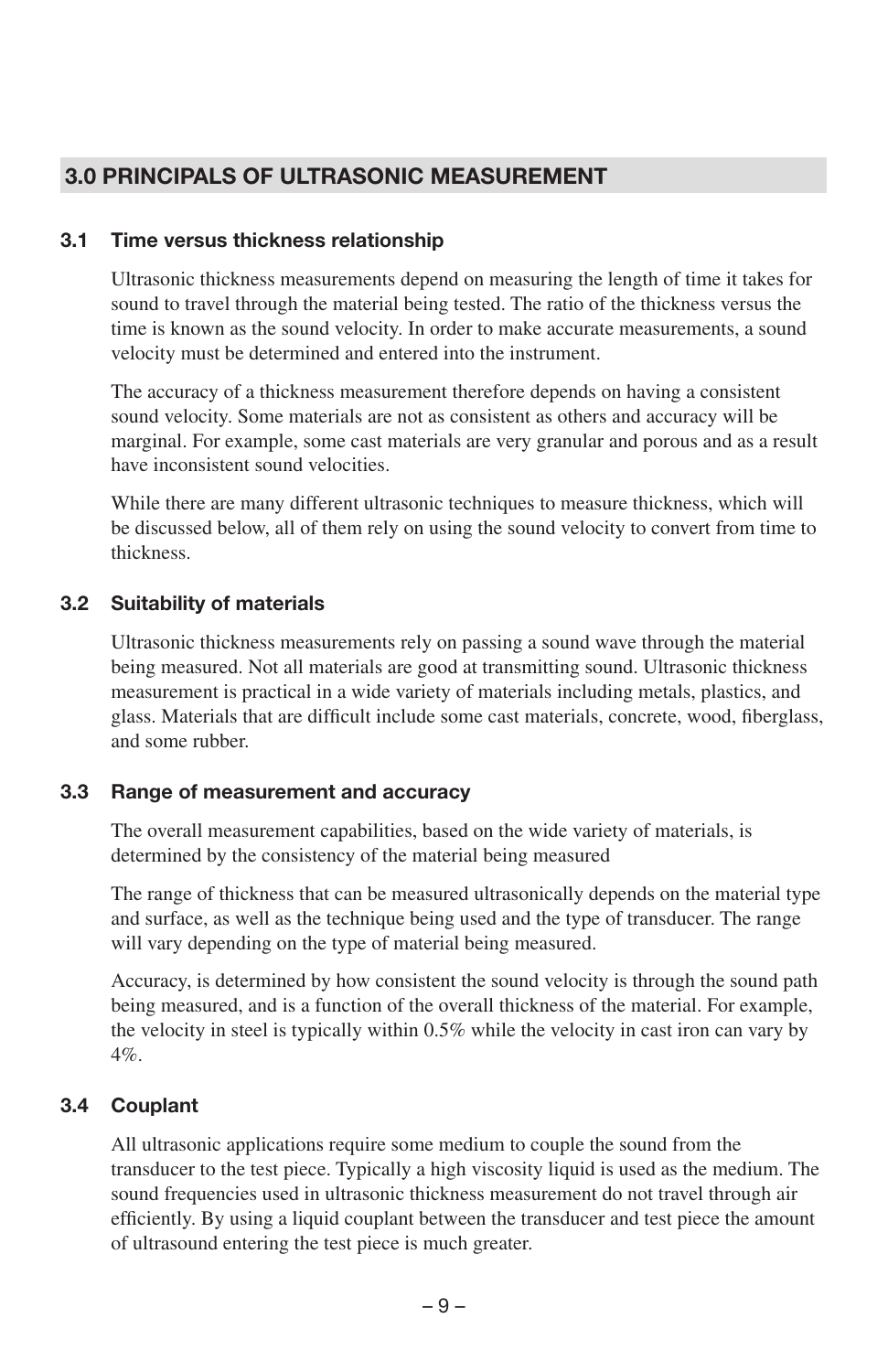#### 3.5 Temperature

Temperature has an effect on sound velocity. The higher the temperature, the slower sound travels in a material. High temperatures can also damage transducers and present a problem for various liquid couplants.

Since the sound velocity varies with temperature it is important to calibrate at the same temperature as the material being measured.

#### **Normal temperature range**

Most standard transducers will operate from 0°F to 250°F.

#### **High temperature measurements**

Special transducers and couplants are available for temperatures above 250°F up to 1000°F with intermittent contact. It is necessary to cool the transducer by submerging it in water between measurements.

#### **Modes and temperature errors**

In addition to errors caused by velocity changing with temperature, some modes (measurement techniques) are affected more than others. For example, dual element pulse-echo mode has larger errors due to changes in the temperature of the transducer. However, multi-echo techniques offer temperature compensation help to minimize these errors.

#### 3.6 Measurement Modes

This section will cover the different measurements modes of the TI-25MX, the transducers required, and the reasons for using specific modes:

#### **Pulse-Echo (P-E) Mode:**

Pulse-echo mode measures from the initial pulse (sometimes referred to as an artificial zero) to the first echo (reflection). In this mode, either an automatic or manual zero can be performed depending on the zero probe setting. If the manual mode has been selected, the transducer is placed on the reference disk located on top of the TI-25MX, and the PRB 0 key pressed to establish a zero point for the transducer connected. If the Auto Zero feature is enabled, simply pressing the PRB 0 key will perform an electronic zero to establish the same zero point.

In pulse-echo mode, errors can result from surface coatings and temperature variations. Since pulse-echo only requires one reflection, it is the most sensitive mode for measuring flaw/defects when measuring heavily corroded metals.

#### **V-Path Correction**

Dual element delay line transducers have two piezoelectric elements focused towards one another at a slight angle, mounted on a delay line. One element is used for transmitting sound, while the other element receives the sound reflection. The two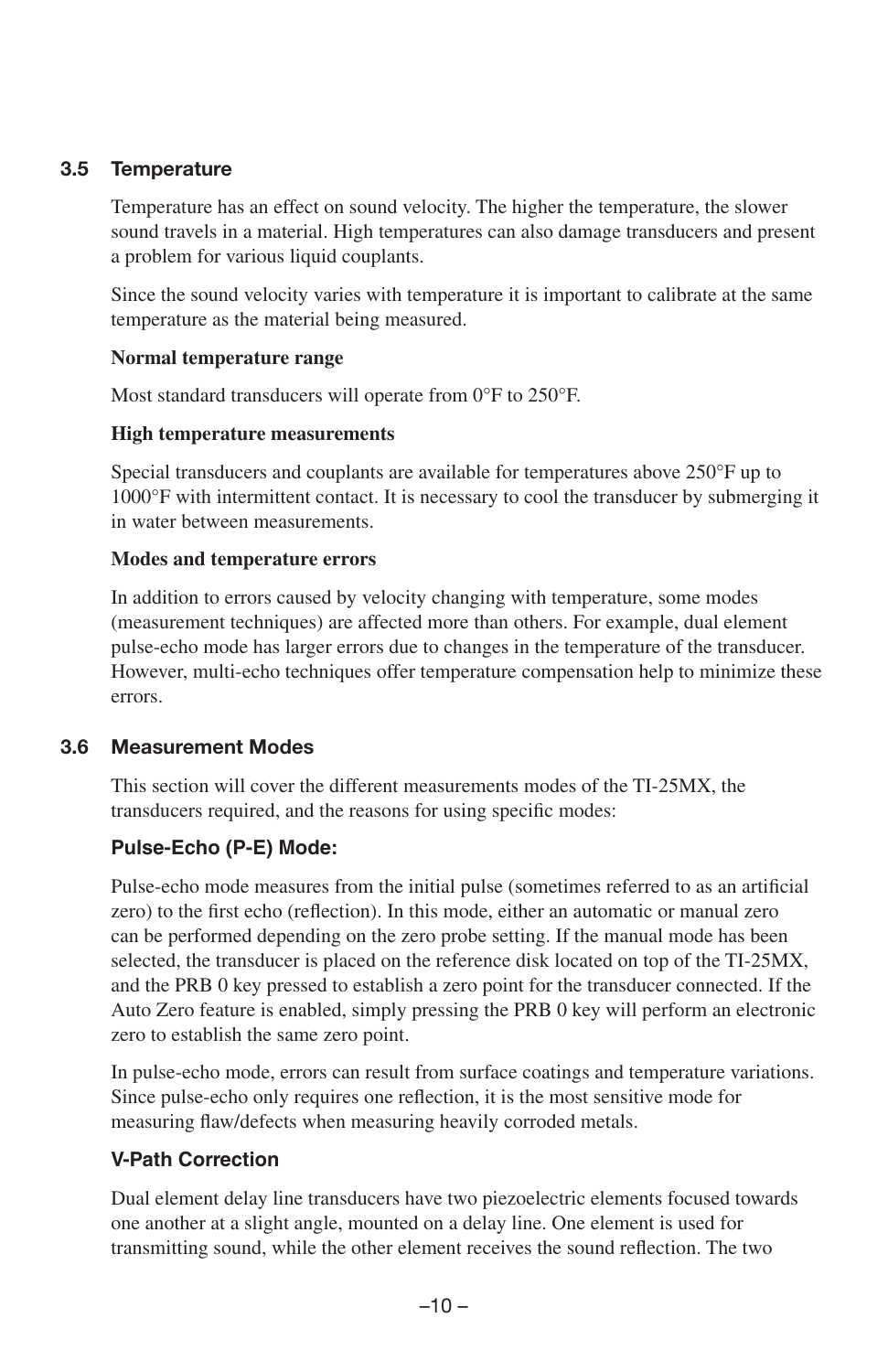elements and their delay lines are packaged in a single housing but acoustically isolated from each other with an insulated sound barrier. This allows the transducer the ability to achieve very high sensitivity for detecting small defects. Also, the surface of the test material does not have to be as flat in order to obtain good measurements.

Dual element transducers are normally used in pulse-echo mode for finding defects, and in echo-echo mode for through coating measurements.

Dual element delay line transducers are have a usable range of 0.025" and up, depending on the material, frequency, and diameter.

A limitation of dual element delay-line transducers is the V shaped sound path. Because the sound travels from one element to another, the time versus thickness relationship is non-linear. Therefore, a correction table in the instruments software is used to compensate for this error.



**Dual Element Transducer showing V-path of signal**

#### **Searching for small defects**

Dual element delay line transducers are especially useful in searching for small defects. In pulse-echo mode with high amplifier gain, very small defects can be located. As a result, this configuration is commonly used for corrosion inspections. The dual element style transducer will find wall deterioration, pits, cracks, and any porosity pockets during tank and pipeline inspections.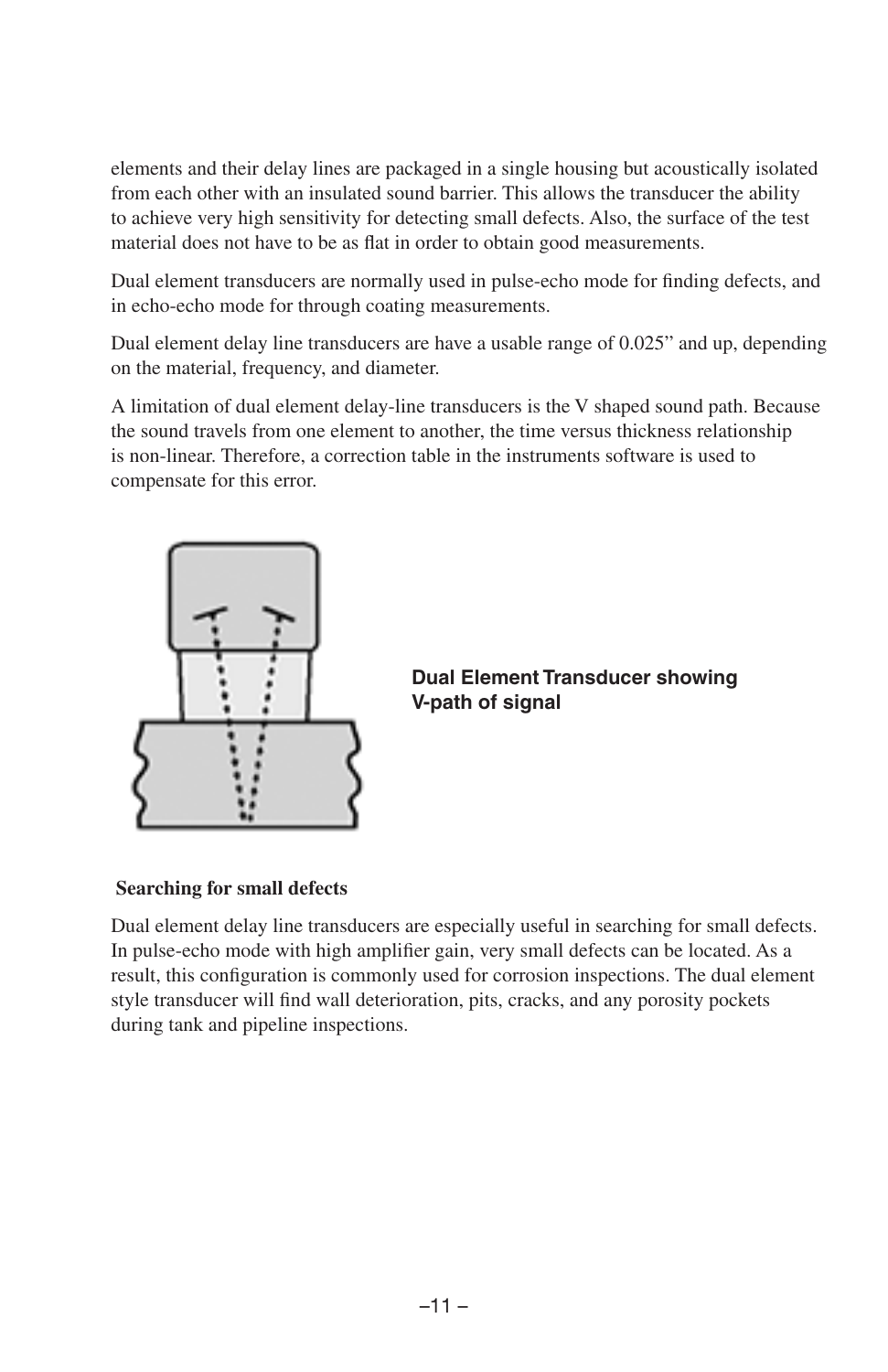# 4.0 SELECTING THE MEASUREMENT MODE

### 4.1 Which mode & transducer do I use for my application?

#### **High penetration plastics and castings**

The most common mode for these types of applications is pulse-echo. Cast iron applications require 1 - 5MHz frequencies, and cast aluminum requires a 7 - 10MHz frequency depending on the thickness. Plastics typically require lower frequencies depending on the thickness and make-up of the material as well. Larger diameters offer greater penetration power based on the size of the crystal.

#### **Corrosion & Pit Detection in steel and cast materials**

Pulse-echo mode is commonly used for locating pits and defects. Typically a 5MHz transducer, or higher, will be used for these types of applications. Use low frequencies for greater penetration and use higher frequencies for better resolution.

#### **Measuring Material & Coatings**

The pulse-echo coating mode should be used when both material and coating thickness are required, while still requiring the ability to detect flaws and pits. A special coating style transducer is required for use in this mode. There are a variety of coating transducers in various frequencies available from Electromatic.

#### **Thru Paint & Coatings**

Often times, users will be faced with applications where the material will be coated with paint or some other type of epoxy material. Since the velocity of the coating is approximately 3 times slower than that of steel, pulse-echo mode will result in an error if the coating or paint is not completely removed.

#### **Thin materials**

Pulse echo mode and a high frequency transducer is commonly used for these types of applications. The most common transducers are the 7.5MHz and 10MHz models with extra resolution. The higher frequencies provide greater resolution and a lower minimum thickness rating overall.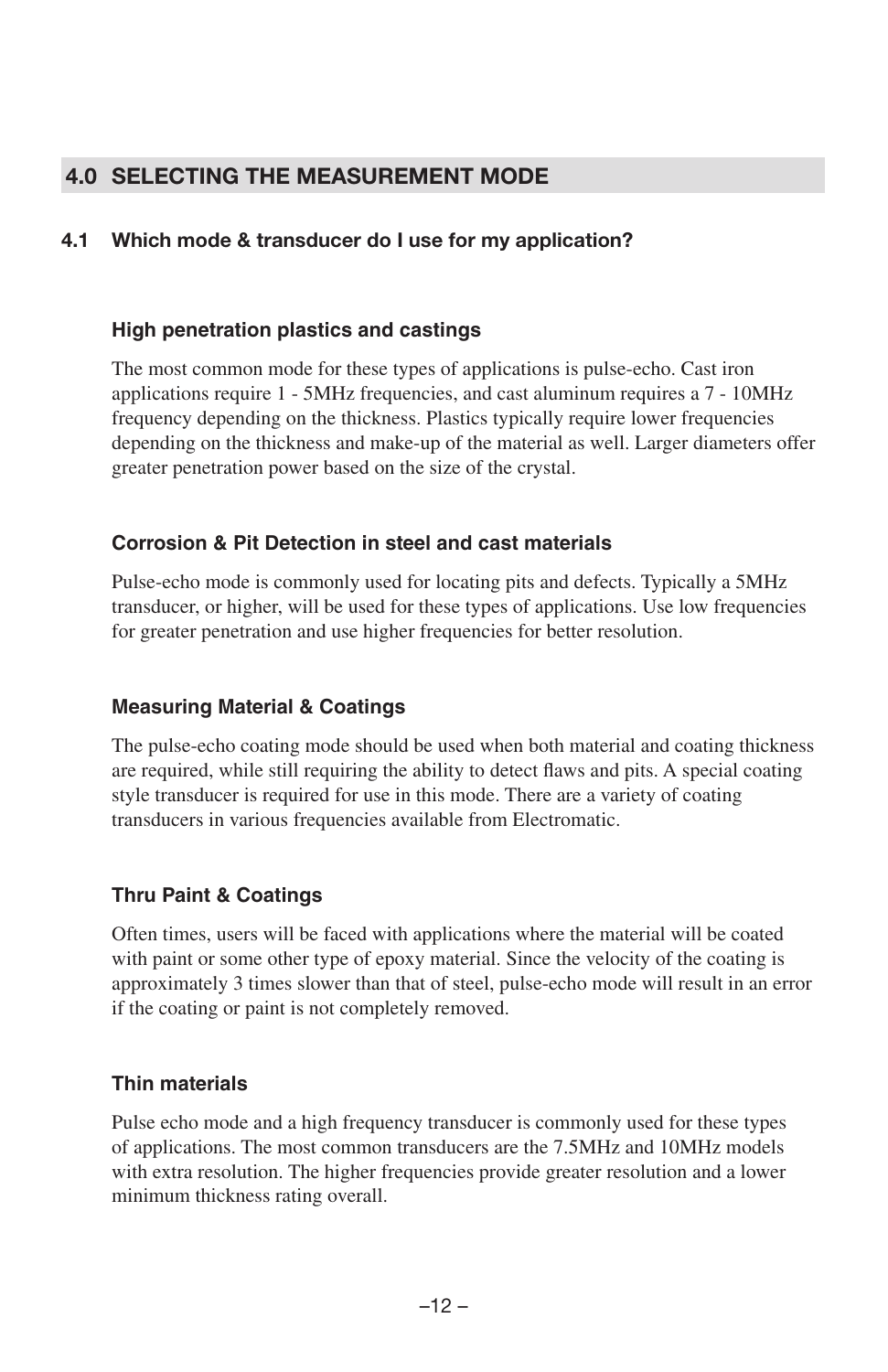#### **High temperature**

Special 5 MHz High temperature transducers are available for these types of applications. Both pulse-echo and echo-echo modes will also work for these applications. However, echo-echo mode will eliminate error caused by temperature variations in the transducer.

#### **Noisy Material**

Materials such as titanium, stainless steel, and aluminum may have inherent surface noise issues or mirroring effect. Higher frequency transducers 7 – 10MHz offer improved resolution to avoid erroneous measurements.

#### **Restricted access**

Measuring materials with extreme curvatures or restricted access are best suited for higher frequencies and smaller diameter transducers.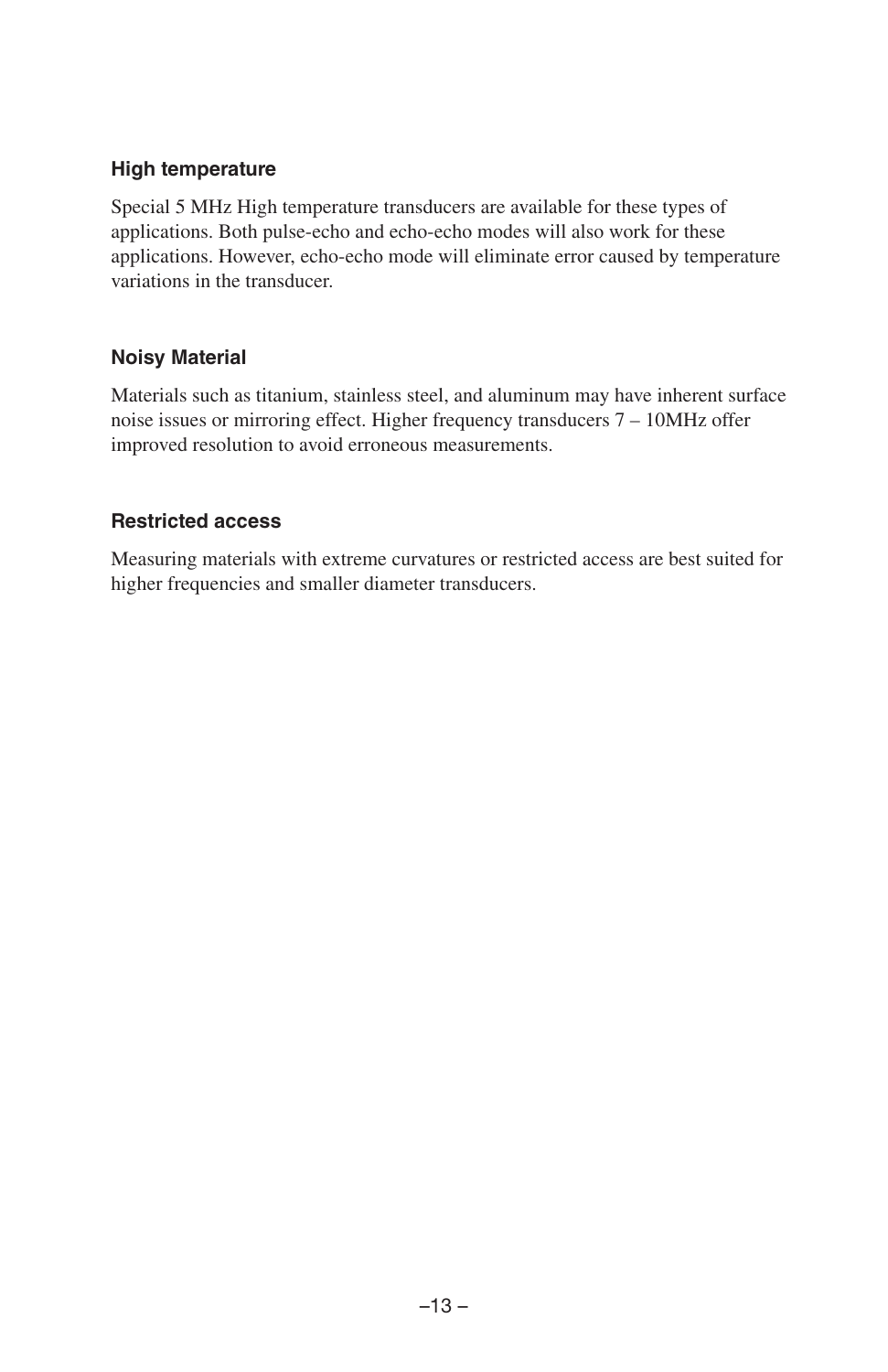# 5.0 MAKING MEASUREMENTS

The steps involved in making measurements are detailed in this section. The following sections outline how to setup and prepare your TI-25MX for field use.

An automatic or manual zero must always be performed. The auto zero is an 'off block' electronic zero that does not require a zero reference standard. This will most always be the zero option of choice, as it makes the zeroing process very easy and convenient to perform. However, the manual zero option offers better accuracy in terms of a reference point. If the manual zero option is enabled, the probe zero must be measured on the reference disk (battery disk) attached to the top of the instrument. The zero compensates for variations in the transducer. In either mode the sound velocity must be determined, and is used to convert the transit time to a physical length. The sound velocity can be selected from a material chart in the manual, selected from a short list of common materials in the TI-25MX, or for greater precision determined from a sample of the test material that has been mechanically measured. To enter the velocity from a table, look up the material on the chart in the appendix of this manual and refer to the section below on Calibration to a Known Velocity. To determine the velocity of a single sample, refer to the Material Calibration section in section 5.2.

When measuring curved materials, it's more accurate to calibrate from two test points, one at the minimum limit of the target thickness and one at the maximum limit. In this case the reference disk mounted to the TI-25MX is not used. This is called two-point calibration and is described section 5.2

#### 5.1 Probe zero

Setting the zero point of the TI-25MX is important for the same reason that setting the zero on a mechanical micrometer is important. It must be done prior to calibration, and should be done throughout the day to account for any temperature changes in the probe. If the TI-25MX is not zeroed correctly, all the measurements taken may be in error by some fixed value. The zero can only be performed with the measurement mode set to pulse-echo (P-E). Therefore, if the TI-25MX is to use the echo-echo (E-E) measurement mode and a manual zero is being performed, the TI-25MX will argue by briefly displaying the message "NO PRB0".

**IMPORTANT NOTE:** The internal zero setting of the TI-25MX, used for the auto zero mode, can be reset at anytime by performing a "manual zero", and immediately followed by performing an "auto zero".

#### **The TI-25MX is equipped with two zero options:**

1. **Off Block Zero (Automatic Probe Zero)** – When this feature is enabled the TI-25MX will do an electronic zero automatically, eliminating the need for a zero disk or reference standard.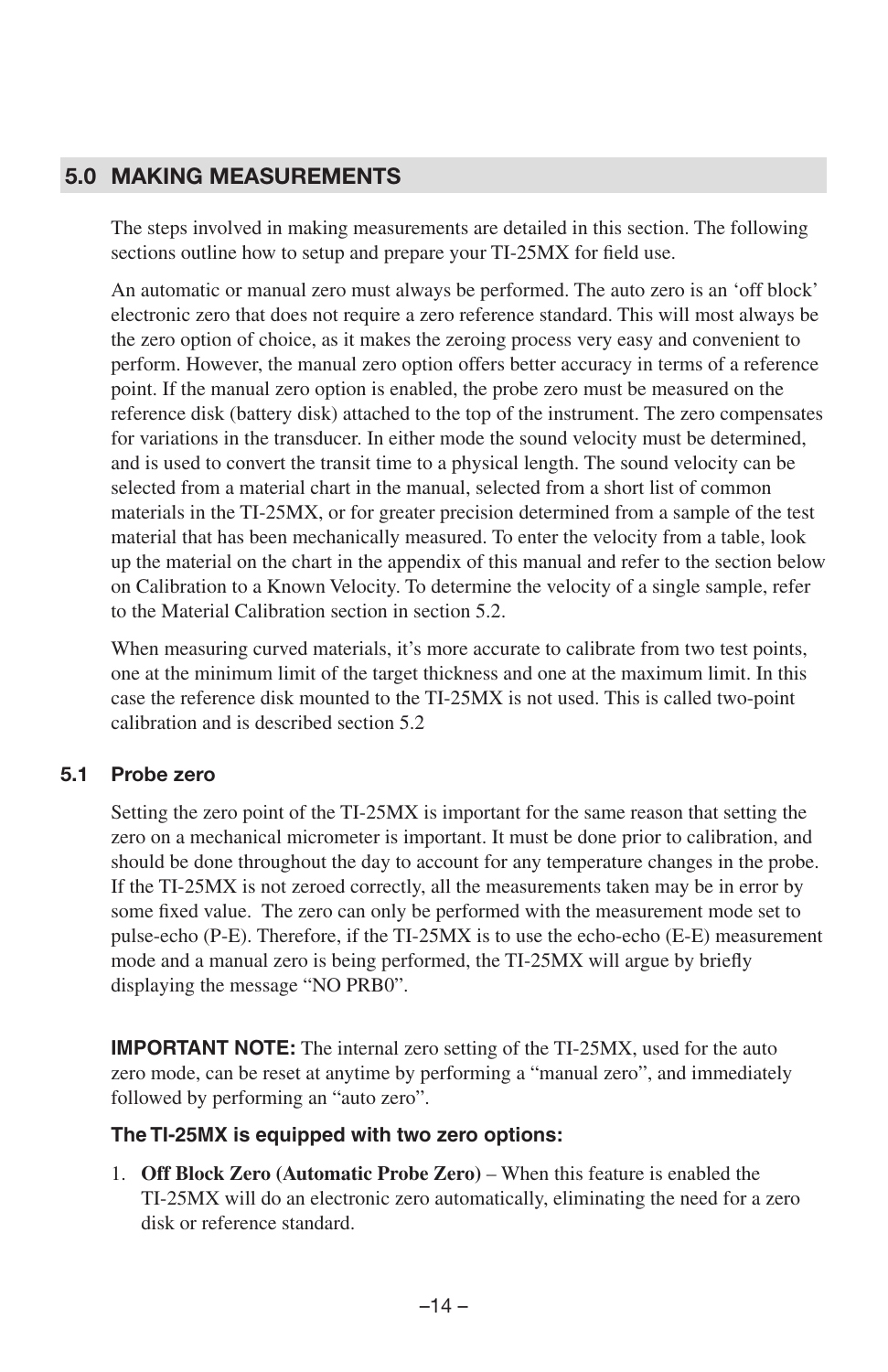2. **On Block Zero (Manual Probe Zero)** – When this feature is enabled the transducer must be placed on the probe zero disk (battery cover) located on the top of the unit.

#### **Both zero procedures are outlined as follows:**

#### **Performing an Auto Probe Zero (Off Block)**

- 1. Be sure all couplant has been removed from the face of the transducer.
- 

2. Press the  $\epsilon_{\text{obs}}$  key to perform the auto zero. "AUTO ZERO" will briefly be displayed on the screen, indicating the zero calculation is being performed.

#### **Performing a Manual Probe Zero (On Block)**

**NOTE:** When the zero probe option is set to manual, the probe zero disk (battery cap) located on the top of the gauge will be used as a zero standard.

- 1. Apply a drop of couplant on the transducer and place the transducer in steady contact with the disk (battery cover) located at the top of the unit to obtain a measurement.
- 2. Be sure all six repeatability/stability bars in the top left corner of the display are fully illuminated and stable, and last digit of the measurement is toggling only +/- .001" (.01mm).
- 3. Press the  $\langle \cdot \rangle$  key to perform the manual zero. "PRB0" will briefly be displayed on the screen, indicating the zero calculation is being performed.

#### 5.2 Material Calibration

In order for the TI-25MX to make accurate measurements, it must be set to the correct sound velocity of the material being measured. Different types of materials have different inherent sound velocities. For example, the velocity of sound through steel is about 0.233 inches per microsecond, versus that of aluminum, which is about 0.248 inches per microsecond. If the gauge is not set to the correct sound velocity, all of the measurements the gauge makes will be erroneous by some amount.

The One Point calibration is the simplest and most commonly used calibration method —optimizing linearity over large ranges. The Two Point calibration allows for greater accuracy over small ranges by calculating both the probe zero, as well as the material velocity. The TI-25MX provides three simple methods for setting the sound-velocity outlined on the following page: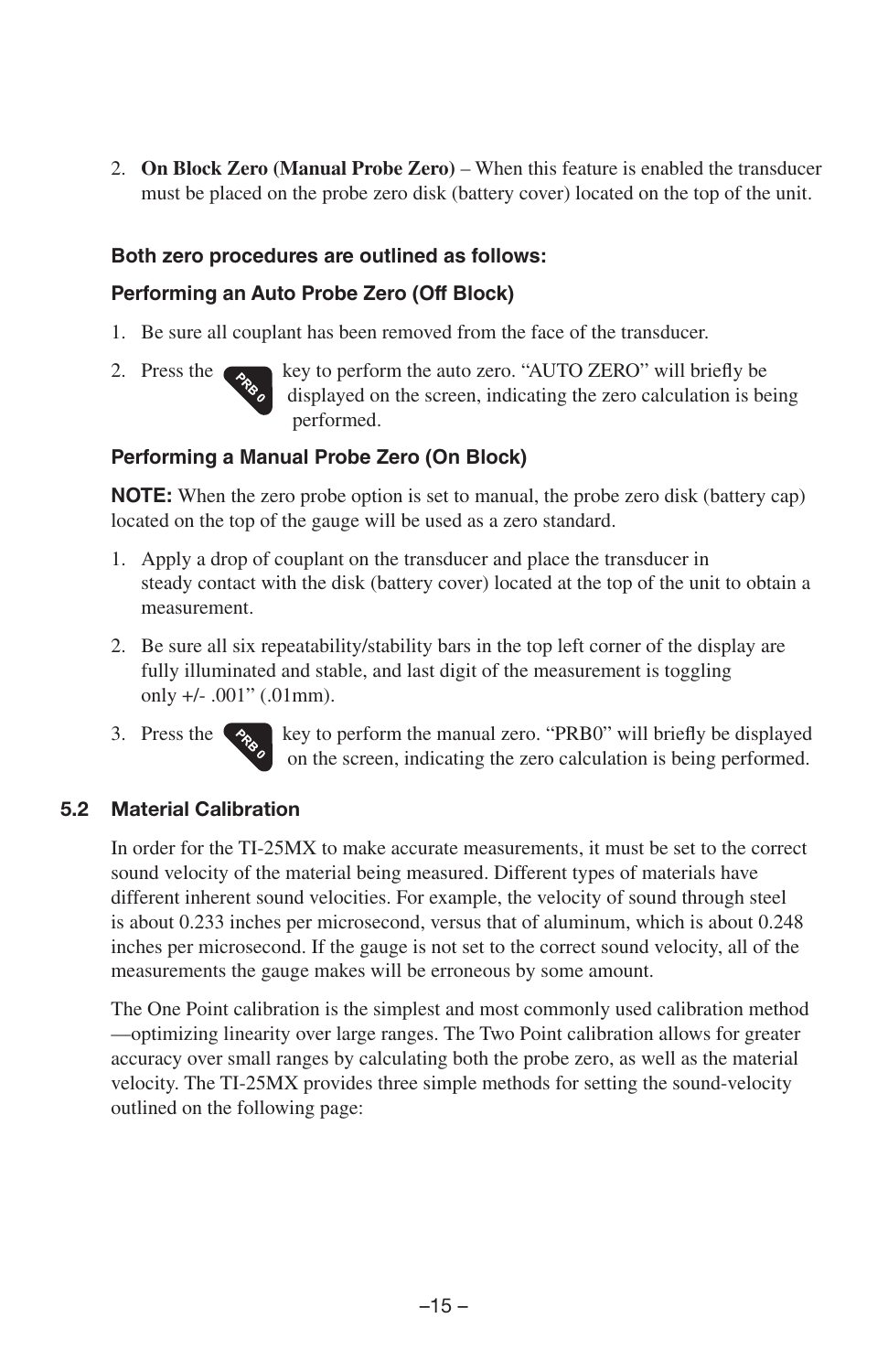# **Known Velocity**

If the material velocity is known, it can be manually entered into the TI-25MX, rather than have the TI-25MX calculate the velocity value using a known thickness of the same material type. The steps for entering the velocity are outlined below:

1. With the transducer free from contact with the material, press the  $k^*$  key to display the current velocity.



2. Use the  $\leftarrow$  and  $\leftarrow$  and  $\leftarrow$  keys to scroll the velocity to the known target value.

**NOTE:** The longer the keys are pressed and held, the faster the value will increment/ decrement.

**NOTE:** Pressing the key prior to pressing the key will abort the cal routine without saving any changes.



3. Press the key to set the velocity value and return to the measurement screen. The new velocity value will be shown at the top of the display.

# **Known Thickness**

Often times the exact sound velocity of a material is unknown. However, a sample with one or two known thicknesses can be used to determine the sound velocity. As previously discussed, the TI-25MX has a one or two point calibration option. The one point calibration option is most suited for linearity over large ranges. When using the one point option, the calibration should be perform on the thickest side of the measurement range for the best linearity for that range. For example, if the measurement range is .100" (2.54mm) to 1.0" (25.4mm), the user should calibrate on a known thickness sample close to 1.0" (25.4mm). Note: It's always handy to carry a set of mechanical calipers to use in conjunction with the TI-25MX for calibration of various materials in the field:

# **One Point Calibration**

**NOTE:** Be sure that a probe zero has been performed prior to performing this calibration procedure.

1. Physically measure an exact sample of the material, or a location directly on the material to be measured, using a set of calipers or a digital micrometer.

**NOTE:** A sample or location on the test piece should be used as close to the maximum thickness of the test range to minimize error.

- 2. Apply a drop of couplant on the transducer and place the transducer in steady contact with the sample or actual test material. Be sure that the reading is stable and the repeatability indicator in the top left corner of the display is fully lit and stable.
- 

3. Press the  $k$  key to enter the calibration edit screen displaying the current measurement value.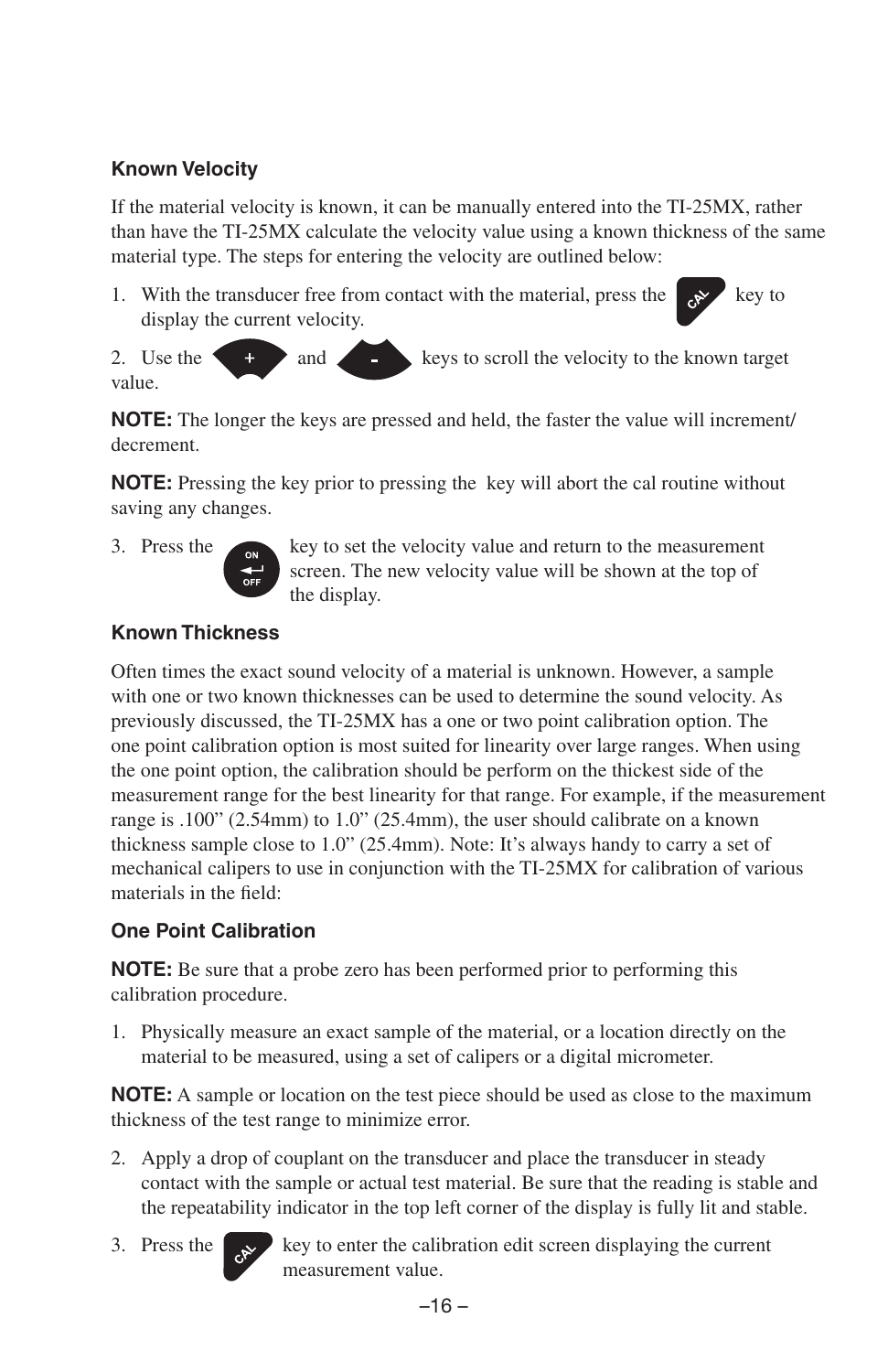4) Use the  $\leftarrow$  and keys to scroll to the known thickness value.

**NOTE:** The longer the keys are pressed and held, the faster the value will increment/ decrement.





5. Once the known thickness value is being displayed, press the key to display the calculated material velocity edit screen.

**NOTE:** The calculated velocity can be edited, if needed, by pressing

the and and keys to scroll and edit the velocity value.

6. Press the  $\left\langle \begin{array}{c} \bullet \\ \bullet \end{array} \right\rangle$  key to set the calculated material velocity and return to the measurement screen.

**CHECK YOUR CALIBRATION!** Place the transducer back on the calibration point and verify the thickness. If the thickness is not correct, repeat the steps above.

#### **Two Known Thicknesses**

The two point calibration should be considered when an application requires improved accuracy over a small measurement range based on tolerance requirements. This calibration option calculates both the 'probe zero' and 'velocity value. If the two point option is used, a probe zero is not required. For example, if the measurement range was .080" (2.03mm) to .250" (6.35mm), two known samples or locations on the test material would be needed for the minimum and maximum boundaries of the test range. Using the range above, a one point calibration would be performed at .250" (6.35mm) and a two point calibration at .080" (2.03mm), or something close to the min/max values of the measurement range.

**NOTE:** The TI-25MX also offers the capability of setting the 'probe zero' to use any reference standard as the 'probe zero' standard. For clarification, if it's desired to use a one inch reference of a specific material type as the 'zero' reference, performing the first point of a two-point calibration sets the internal zero of the TI-25MX. This should be used only in manual probe zero mode "on block".

The following steps outline this procedure:

# **Two Point Calibration**

1. Physically measure a minimum and maximum calibration point of the exact sample material, or locations directly on the material to be measured, using a set of calipers or a digital micrometer.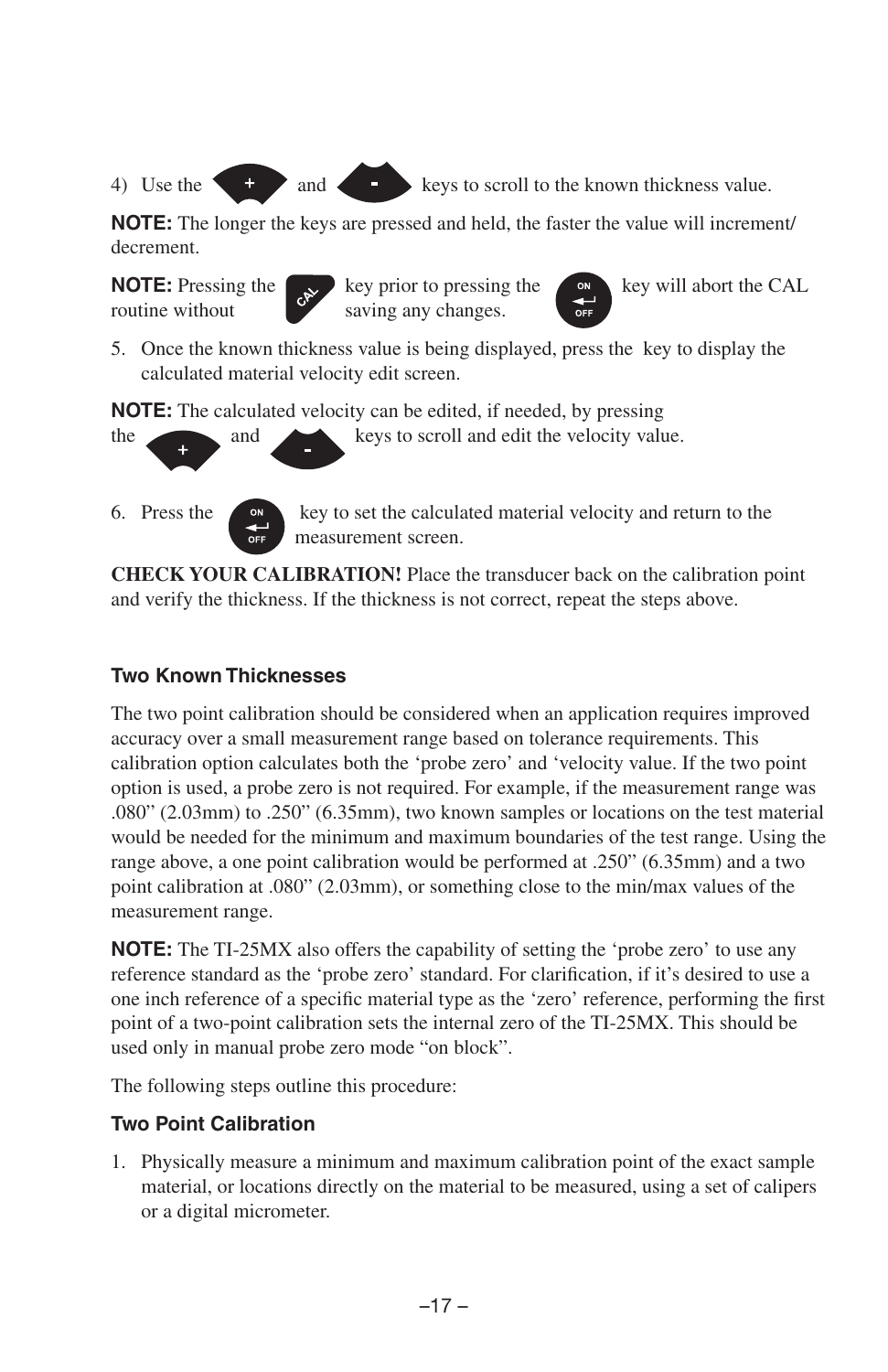**NOTE:** A sample or location on the test piece should be used as close to the minimum and maximum thickness of the test range to minimize error and improve linearity.

- 2. Apply a drop of couplant on the transducer and place the transducer in steady contact with either the minimum or maximum sample or actual test material. Be sure that the reading is stable and the repeatability indicator in the top left corner of the display is fully lit and stable.
- 3. Press the  $\sim$  key to enter the calibration edit screen displaying the current measurement value.

4). Use the  $\left\langle \frac{1}{4} \right\rangle$  and keys to scroll to the known thickness value.

**NOTE:** The longer the keys are pressed and held, the faster the value will increment/ decrement.

routine without saving any changes.

**NOTE:** Pressing the key prior to pressing the key will abort the cal





5. Once the known thickness value is being displayed, press the key to display "1 of 2", which sets the zero value and returns to the measurement screen.

**NOTE:** The internal zero of the TI-25MX is now set. The procedure above can be used to set the internal zero of the TI-25MX to use any reference standard as the 'probe zero' standard if desired.

6. Repeat steps 2-4 on the second test point/location.

7. Press the  $\overline{f}$  key to display the calculated velocity edit screen.

**NOTE:** The calculated velocity can be edited, if needed, by pressing the keys to scroll and edit the velocity value.

8. Press the  $\sim$  key to set the calculated material velocity and return to the measurement screen.

**NOTE: CHECK YOUR CALIBRATION!** Place the transducer back on the calibration points. The thickness readings should now match the known thickness values with minimal error. If the thicknesses are not correct, repeat the steps above.

# **Basic Material Type**

If the material velocity is unknown, a sample thickness cannot be taken directly from the material, but the general type of material is known, selecting a basic material type from the common material (MATL) list in the TI-25MX would offer a reasonable approximation of the thickness. There are 9 common materials and 2 user programmable settings available. It's important to note that these velocities will not always be an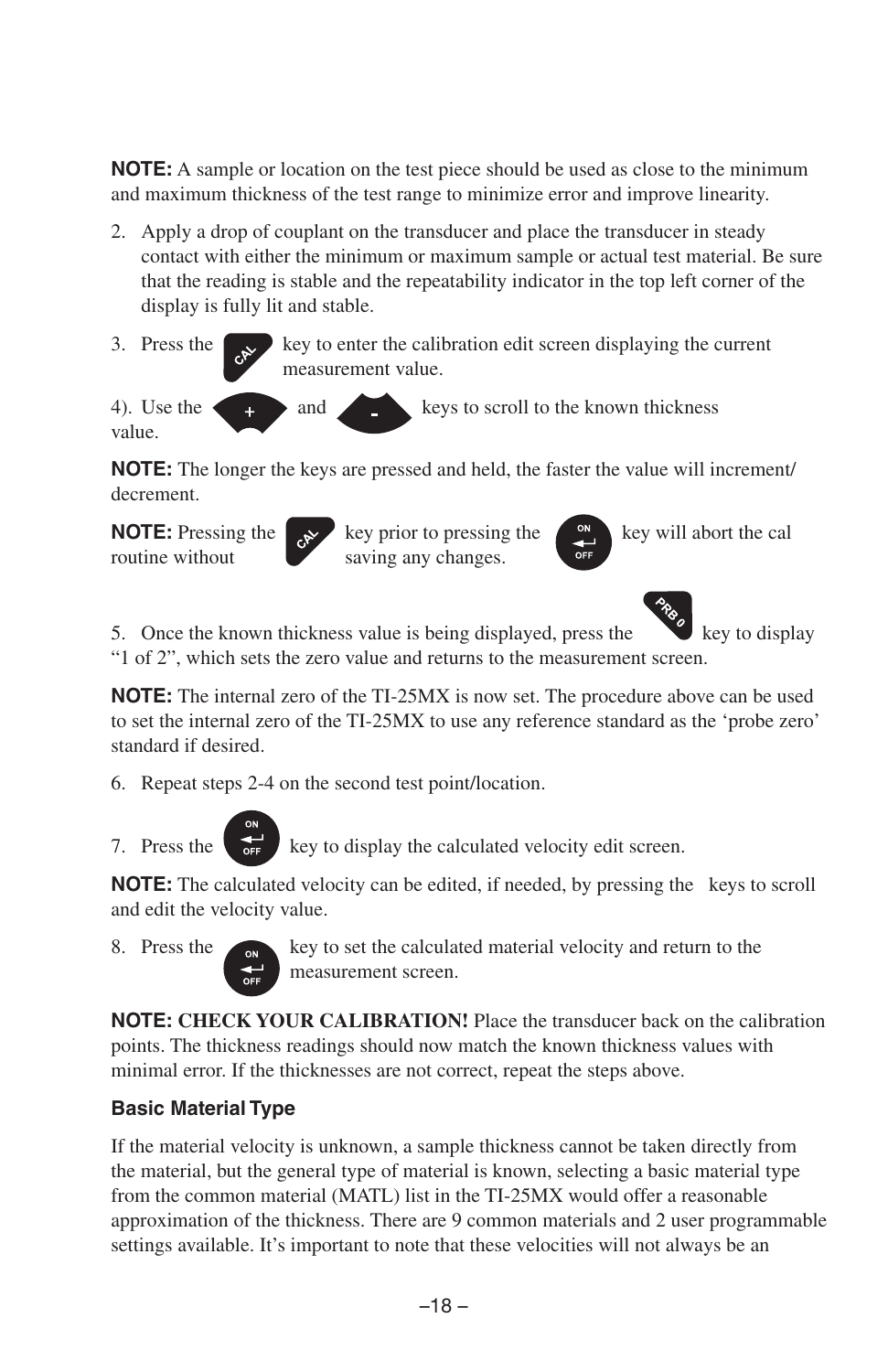exact representation of the material being tested. Use these values only if a close approximation is acceptable. Follow the steps below to select a basic material type:

# **Selecting a Basic Material Type**



- 4. If USR1 or USR2 were selected, the velocity edit screen will be displayed and edit icon illuminated and flashing.
- 5. Use the  $\leftarrow$  and keys to scroll to the desired material velocity.

**NOTE:** The longer these keys are held, the faster the velocity value is incremented.

6. When the desired velocity setting is displayed, press the key to set the material velocity and return to the measurement screen.



**NOTE:** Pressing the key prior to pressing the key will abort to the measurement screen without saving changes.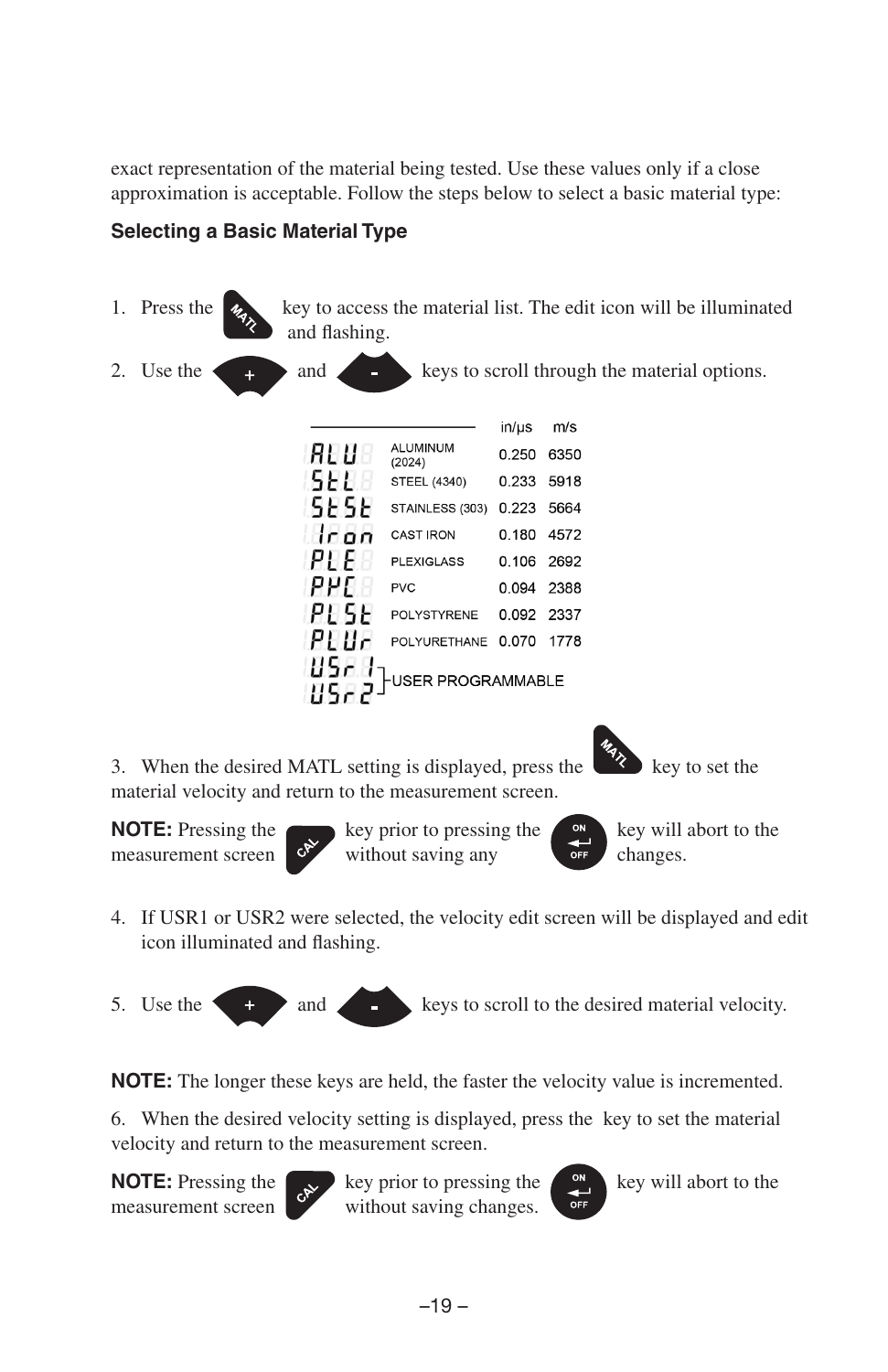# 6.0 ADDITIONAL FEATURES

#### 6.1 Gain

The gain, or amplification of the return echoes, can be adjusted in the TI-25MX to accommodate a variety of materials and applications. The setting of the gain is crucial in order to obtain valid readings during the measurement process. Too much gain may result in erroneous measurements, detecting on noise rather than the actual material back wall surface. Not enough gain may result in intermittent detection. It could also result in lack of detection on internal flaws, pits, or porosity. The gain can be compared to the volume control of a home stereo system. If you turn it up too much, you can't hear the music clearly. If it's turned down too much, you can't hear it at all.

The TI-25MX has five gain settings (VLOW, LOW, MED, HIGH, VHI). The gain range is 40dB – 52dB in 3dB increments. The TI-25MX has been optimized for the MED gain setting at 46dB for all common applications. It should be operated in this mode as standard. However, some applications may require the lower or higher gain settings. When? The low settings may be necessary for noisy or granular cast materials. How do I know when to lower the gain? If the reading becomes sporadic and won't settle down or resolve on a thickness value because the material is either very noisy or granular. Setting the gain to a lower less sensitive level, would potentially offer improved stability.

 How do I know when to increase the gain? When a material is difficult to penetrate or pass sound through. This could be due to the material type, overall thickness, the transducer diameter and frequency, or a combination of all the above. Turning the gain up for additional output could improve the ability to obtain a successful measurement. Another example would be the need to increase overall sensitivity for locating fine pits or flaws. In any case, the selectable gain settings offer improved versatility to resolve and overcome potential application issues.

#### **The procedure for editing the gain is outlined as follows:**

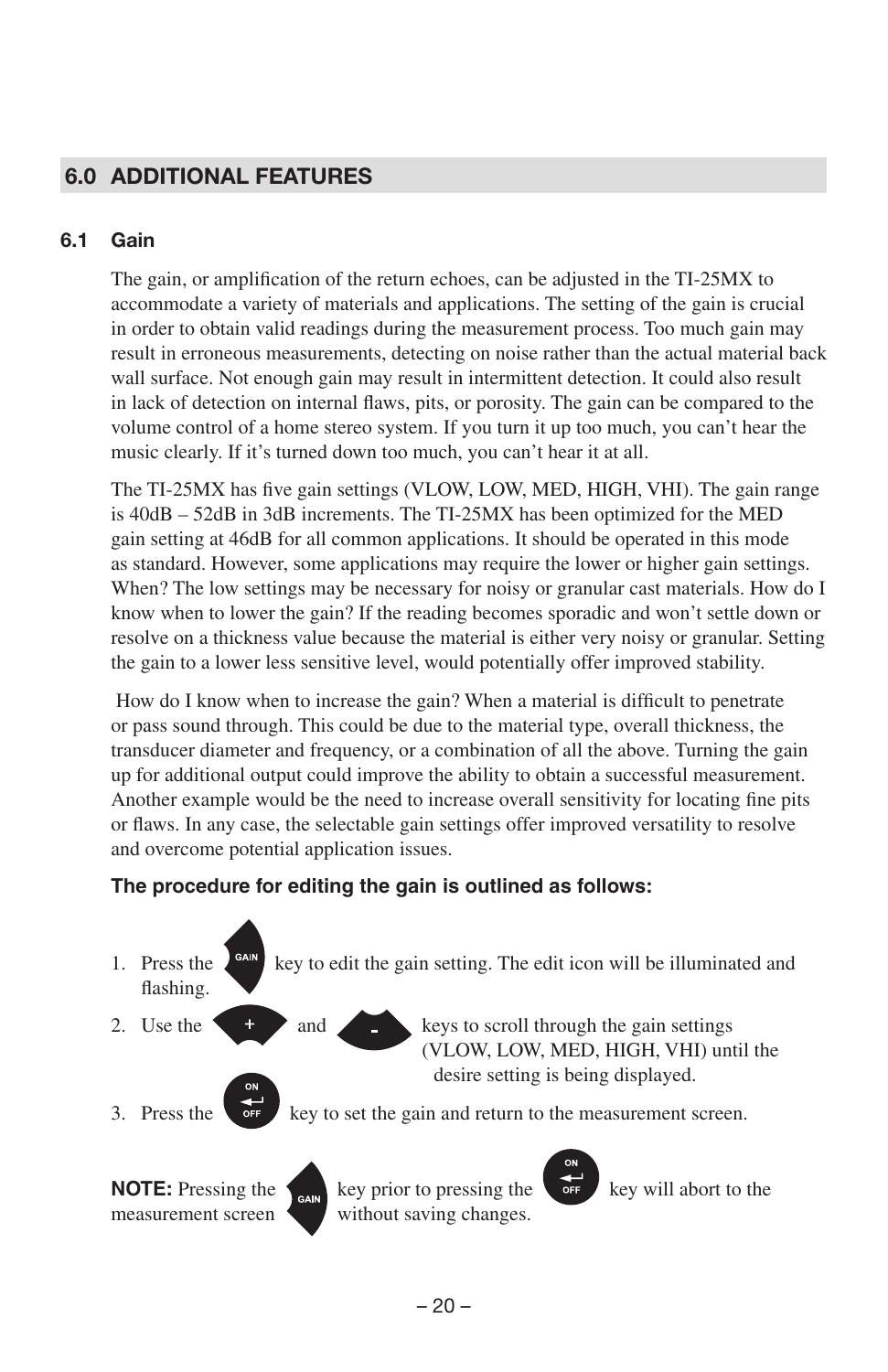### 6.2 High Speed Scan

The High Speed Scan feature of the TI-25MX increases the overall repetition rate to a maximum of 140Hz with a high speed screen refresh rate of 25 times a second. This allows for making scanned passes over an arbitrary length of the test material, while still maintaining a reasonable representation of thickness over the area or region scanned.

#### **The procedure to use the scan feature is outlined below:**

1. Press the key to toggle SCAN on/off. The display will briefly display the status and return to the measurement screen.

# 6.3 Units

The TI-25MX will operate in both English (inches) or Metric (millimeters) units.

#### **The procedure to select the units is outlined as below:**



screen without saving changes.

5. When the desired UNIT setting is displayed, press the  $\left(\begin{array}{c} \bullet \\ \bullet \end{array}\right)$  key to set the units and return to the measurement screen.

#### 6.4 Lite

The TI-25MX uses a custom glass segmented display that is equipped with a backlight for use in low light conditions. The options are on/off/auto, where the auto setting only lights the display when the gauge is coupled to the material and receiving a measurement.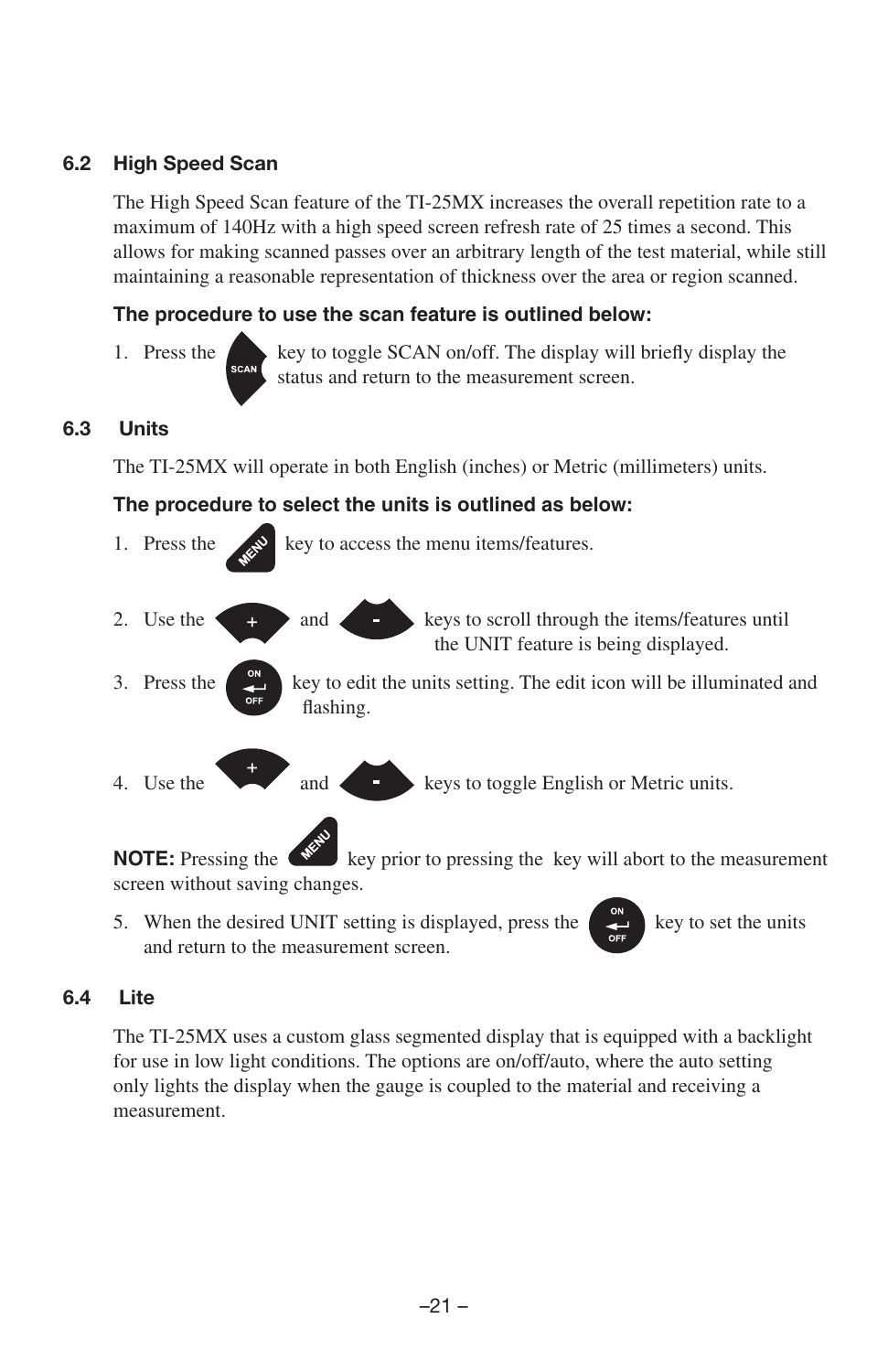

#### 6.5 Zero (AutoManual)

There are two transducer zeroing options available in the TI-25MX; auto and manual. The AUTO zero can be performed automatically without using a reference standard to zero the gauge (off block), while the MANUAL option requires a reference standard like the battery disk at the top of the gauge (on block). Additionally, the gauge can be set to use another reference standard if needed. Refer section 5.1 for a complete explanation of the probe zero options.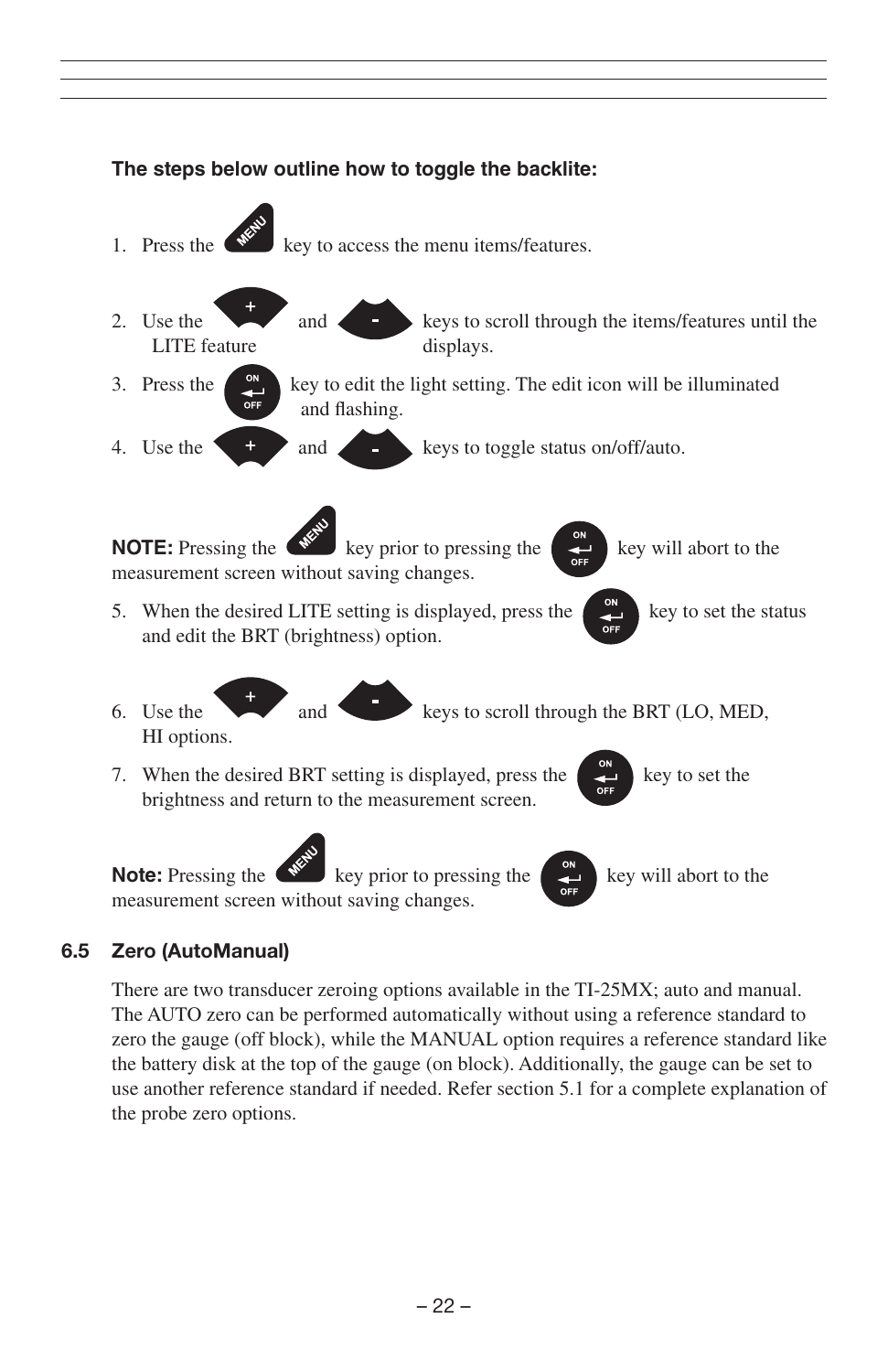

5. When the desired ZERO setting is displayed, press the  $\left\lfloor \frac{1}{x} \right\rfloor$  key to set the status and return to the measurement screen.

#### 6.6 Probe Diameter

The PROB feature was added to improve linearity when using a specific probe diameter. The default standard setting is (.250"), and works reasonably well using a general correction curve for all of our dual element transducers in our range. However, selecting the exact diameter of the transducer being used will offer additional linearity (accuracy). The three options found in our range of transducers are (.187, .250, .500) inches. All of our transducer diameters and frequencies are marked on top of the transducer housing.

#### **The procedure to select the probe/transducer diameter is outlined below:**

1. Press the  $\left\langle \mathbf{w}^{\mathbf{z}}\right\rangle$  key to access the menu items/features.

2. Use the and keys to scroll through the items/features until the PROB feature is being displayed.

- 3. Press the **key to edit the diameter setting.** The edit icon will be illuminated and flashing.
- 4. Use the  $\begin{array}{c} 1 \\ 4 \end{array}$  and  $\begin{array}{c} 1 \\ 4 \end{array}$  keys to select the diameter option.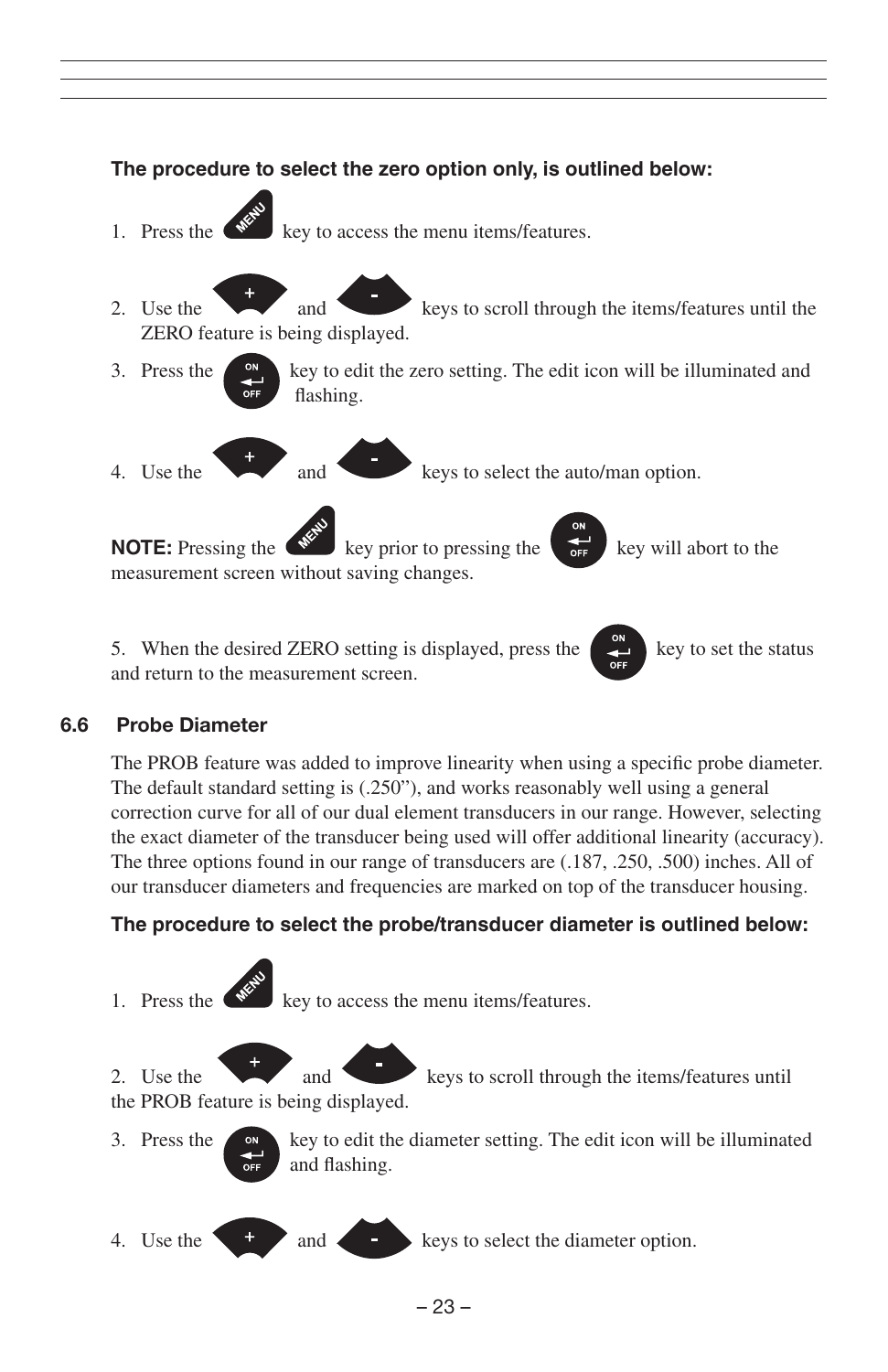

# 6.7 Lock

The lock feature was built into the TI-25MX for the purpose of locking the operators out of editing any of the gauge settings, for purposes of consistency between operators. When the lock feature is enabled, the gauge calibration functionality cannot be altered, as well as any of the individual features in the gauge. The only keys that are always unlocked are the power and probe zero keys, as these must remain unlocked for measurement functionality.

# **The procedure to enable/disable the lock feature is outlined below:**

1. With the TI-25MX powered off, press and hold down the key while

display.

powering the TI-25MX on .  $\qquad \circ \circ$  The lock icon will be illuminated on the

2. To unlock the TI-25MX repeat step one, but hold down the key while powering the TI-25MX on.

# 6.8 Factory Defaults

The TI-25MX can be reset to factory defaults at any time to restore the original gauge settings. This should only be used if the gauge is not functioning properly, or perhaps multiple features have been enabled and a clean start is needed.

# **The procedure to reset the gauge is outlined below:**

1. With the TI-25MX powered off, press and hold down the and  $\mathcal{R}_{\&}$  and keys while powering the TI-25MX on.

**NOTE:** Once the measurement screen is displayed the keys can be released.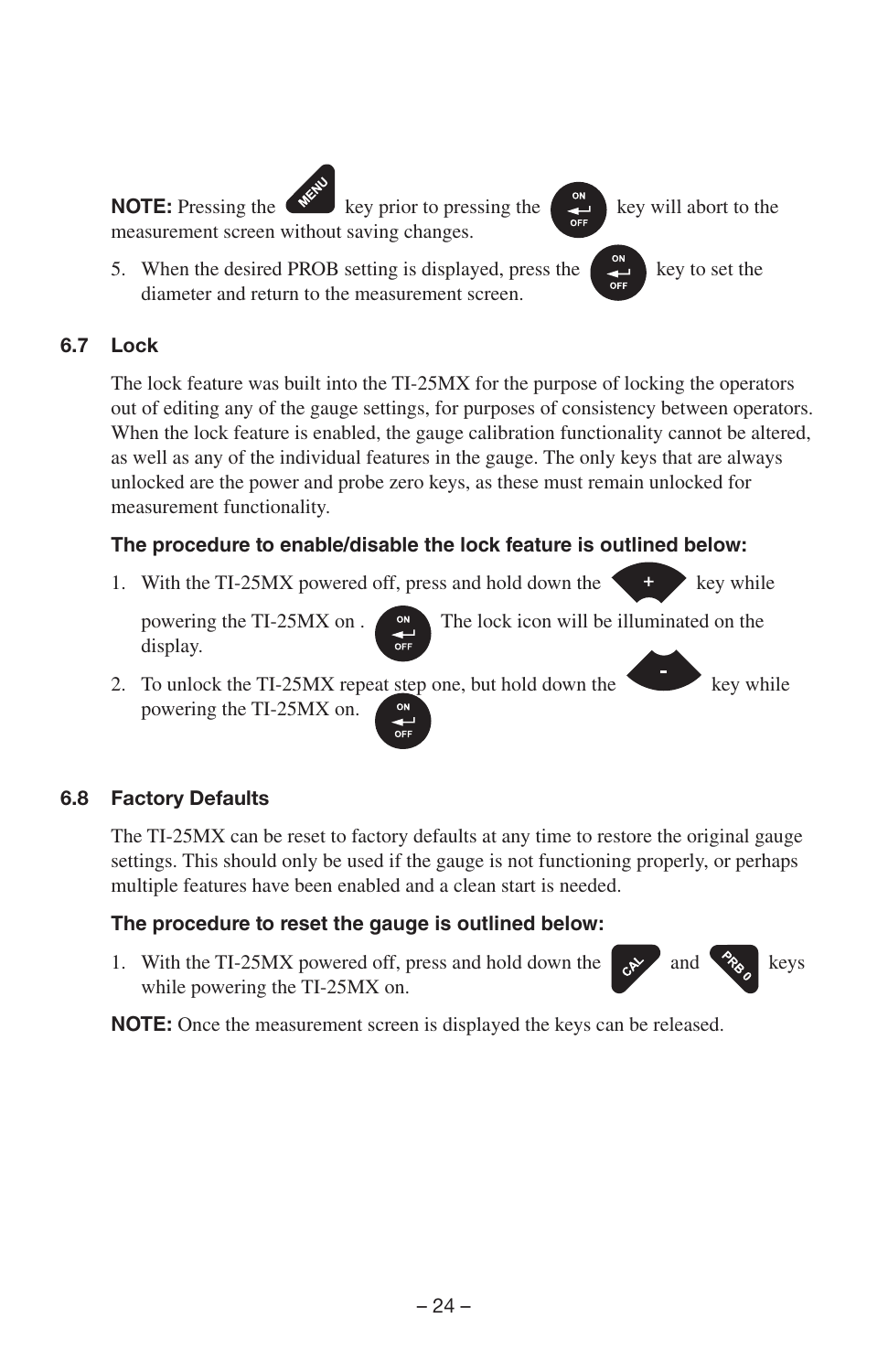# 7.0 APPENDIX A – SOUND VELOCITY TABLE

| <b>Material</b>   | Sound Velocity in/us |          | Sound Velocity m/s |
|-------------------|----------------------|----------|--------------------|
| Aluminum          | 0.2510               |          | 6375               |
| Beryllium         | 0.5080               |          | 12903              |
| <b>Brass</b>      | 0.1730               |          | 4394               |
| <b>Bronze</b>     | 0.1390               |          | 3531               |
| Cadmium           | 0.1090               |          | 2769               |
| Columbium         | 0.1940               |          | 4928               |
| Copper            | 0.1830               |          | 4648               |
| Glass (plate)     | 0.2270               |          | 5766               |
| Glycerine         | 0.0760               |          | 1930               |
| Gold              | 0.1280               |          | 3251               |
| Inconel           | 0.2290               |          | 5817               |
| Iron              | 0.2320               |          | 5893               |
| Cast Iron         | 0.1800               | (approx) | 4572               |
| Lead              | 0.0850               |          | 2159               |
| Magnesium         | 0.2300               |          | 5842               |
| Mercury           | 0.0570               |          | 1448               |
| Molybdenum        | 0.2460               |          | 6248               |
| Monel             | 0.2110               |          | 5359               |
| Nickel            | 0.2220               |          | 5639               |
| Nylon             | 0.1060               | (approx) | 2692               |
| Platinum          | 0.1560               |          | 3962               |
| Plexiglas         | 0.1060               |          | 2692               |
| Polystyrene       | 0.0920               |          | 2337               |
| <b>PVC</b>        | 0.0940               |          | 2388               |
| Quartz glass      | 0.2260               |          | 5740               |
| Rubber vulcanized | 0.0910               |          | 2311               |
| Silver            | 0.1420               |          | 3607               |
| Steel (1020)      | 0.2320               |          | 5893               |
| Steel (4340)      | 0.2330               |          | 5918               |
| Teflon            | 0.0540               |          | 1372               |
| Tim               | 0.1310               |          | 3327               |
| Titanium          | 0.2400               |          | 6096               |
| Tungsten          | 0.2040               |          | 5182               |
| Uranium           | 0.1130               |          | 3378               |
| Water             | 0.0580               |          | 1473               |
| Zinc              | 0.1660               |          | 4216               |
| Zirconium         | 0.1830               |          | 4648               |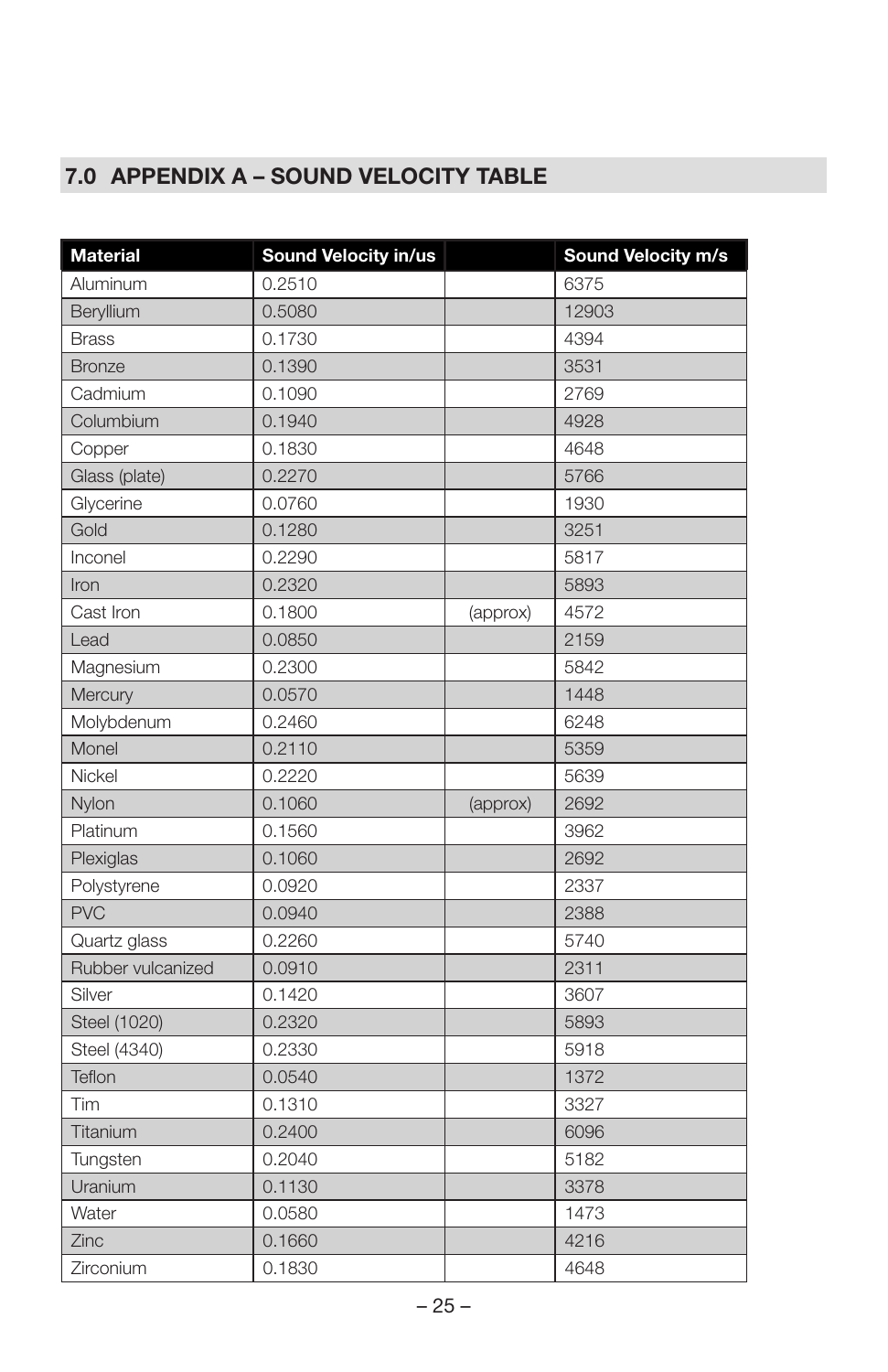# 8.0 APPENDIX B – APPLICATION NOTES

#### **Measuring pipe and tubing**

When measuring a piece of pipe to determine the thickness of the pipe wall, orientation of the transducers is important. The transducer should be oriented so that the gap (sound barrier) in the wear face is perpendicular (at a right angle) to the length (long axis) of the tubing, allowing both sides of the transducer to make the same amount of contact. The transducer orientation can either be parallel or perpendicular for large diameter piping, as it's much easier to ensure both sides are making similar contact.



#### **Measuring hot surfaces**

The velocity of sound through a substance is dependent on its temperature. As materials heat up, the velocity of sound through them decreases. In most applications with surface temperatures less than about 200°F (100°C), no special procedures must be observed. At temperatures above this point, the change in sound velocity of the material being measured starts to have a noticeable effect upon ultrasonic measurement.

At such elevated temperatures, it is recommended that the user perform calibration on a sample piece of known thickness, which is at or near the temperature of the material to be measured. This will allow the TI-25MX to correctly calculate the velocity of sound through the hot material.

Expansion and contraction of the transducer based on temperature, and a varying temperature gradient, will also affect the measurement in a pulse-echo (P-E) measurement mode. It is recommended that a "transducer zero" be performed often to account for the delay line changing length and adversely affecting the accuracy of the measurements.

When performing measurements on hot surfaces, it may also be necessary to use a specially constructed high-temperature transducer. These transducers are built using materials which can withstand high temperatures. Even so, it is recommended that the probe be left in contact with the surface for as short a time as needed (intermittent contact) to acquire a stable measurement.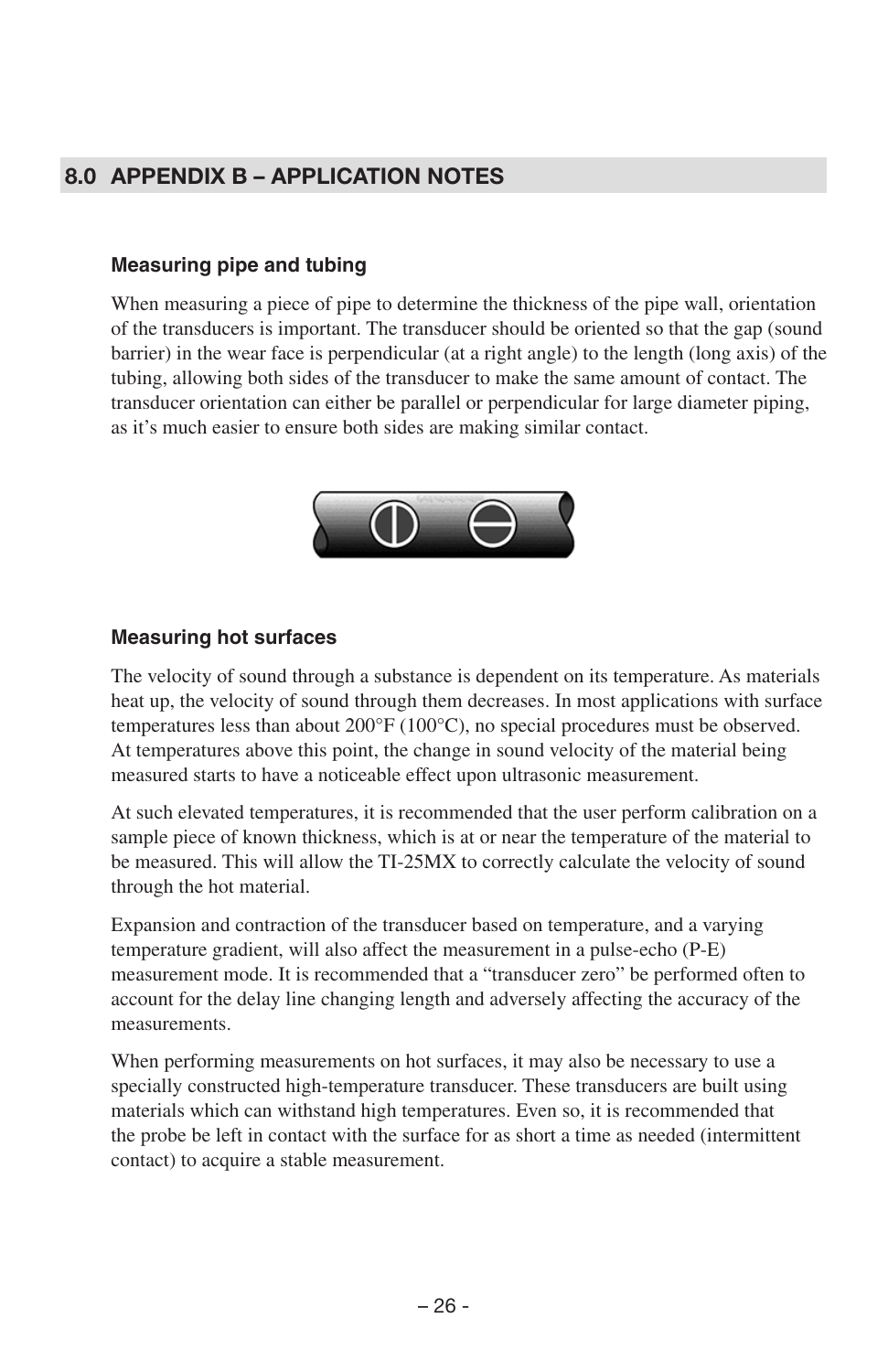#### **Measuring laminated materials**

Laminated materials are unique in that their density (and therefore sound-velocity) may vary considerably from one piece to another. Some laminated materials may even exhibit noticeable changes in sound-velocity across a single surface. The only way to reliably measure such materials is by performing a calibration procedure on a sample piece of known thickness. Ideally, this sample material should be a part of the same piece being measured, or at least from the same lamination batch. By calibrating to each test piece individually, the effects of variation of sound-velocity will be minimized. If the variation is relatively close, averaging the sound velocities to minimize error is another option.

An additional important consideration when measuring laminates is that many included air gaps or pockets which will cause an early reflection of the ultrasound beam. This effect will be noticed as a sudden decrease in thickness in an otherwise regular surface. While this may impede accurate measurement of total material thickness, it does provide the user with positive indication of air gaps in the laminate.

#### **Measuring through paint & coatings**

Measuring through paints and coatings are also unique, in that the velocity of the paint/ coating will be significantly different from the actual material being measured. A perfect example of this would be a mild steel pipe with .025" of coating on the surface. Where the velocity of the steel pipe is .2330 in/usec, and the velocity of the paint is .0850 in/μsec. If the user is calibrated for mild steel pipe and measures through both materials, the actual coating thickness will appear to be approximately 3 times thicker than it actually is, as a result of the differences in velocity.